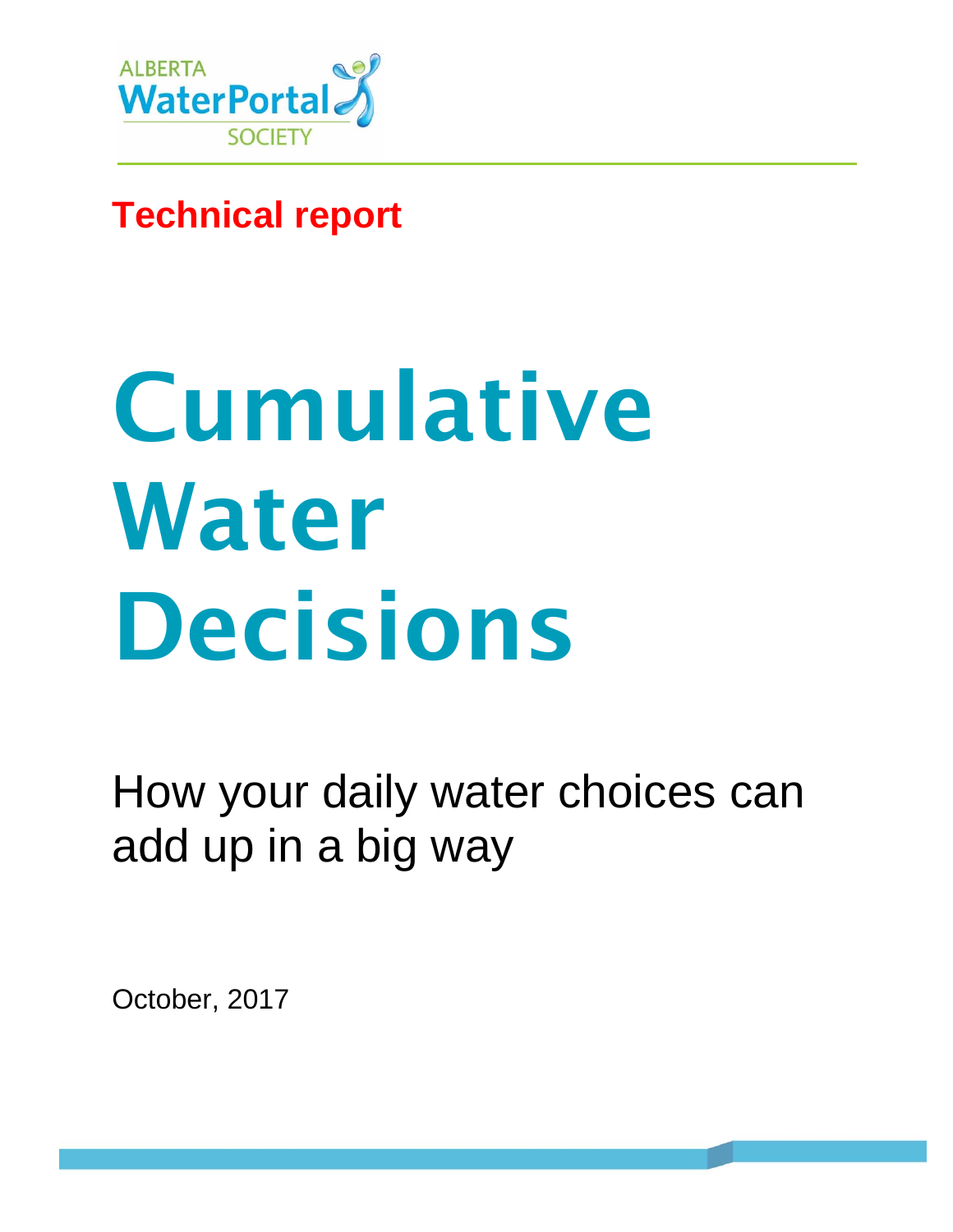

## **Contents**

| 1.0<br>2.0 |                                                                                                  |  |
|------------|--------------------------------------------------------------------------------------------------|--|
| 2.1        |                                                                                                  |  |
| 2.2        |                                                                                                  |  |
| 2.3        |                                                                                                  |  |
| 2.4        | Do you have a rain barrel, rain garden, or any other low impact development on your property?. 6 |  |
| 2.5        |                                                                                                  |  |
| 2.6        |                                                                                                  |  |
| 2.7        |                                                                                                  |  |
| 2.8        |                                                                                                  |  |
| 2.9        |                                                                                                  |  |
| 2.10       |                                                                                                  |  |
| 2.11       |                                                                                                  |  |
| 2.12       |                                                                                                  |  |
| 3.0        |                                                                                                  |  |
| 3.1        |                                                                                                  |  |
| 3.2        |                                                                                                  |  |
| 3.3        |                                                                                                  |  |
| 3.4        | Do you have a rain barrel, rain garden, or any other low impact development on your property?12  |  |
| 3.5        |                                                                                                  |  |
| 3.6        |                                                                                                  |  |
| 3.7        |                                                                                                  |  |
| 3.8        |                                                                                                  |  |
| 3.9        |                                                                                                  |  |
| 3.10       |                                                                                                  |  |
| 3.11       |                                                                                                  |  |
| 3.12       |                                                                                                  |  |
| 4.0        |                                                                                                  |  |
| 5.0        |                                                                                                  |  |
|            |                                                                                                  |  |
|            |                                                                                                  |  |
|            |                                                                                                  |  |
|            |                                                                                                  |  |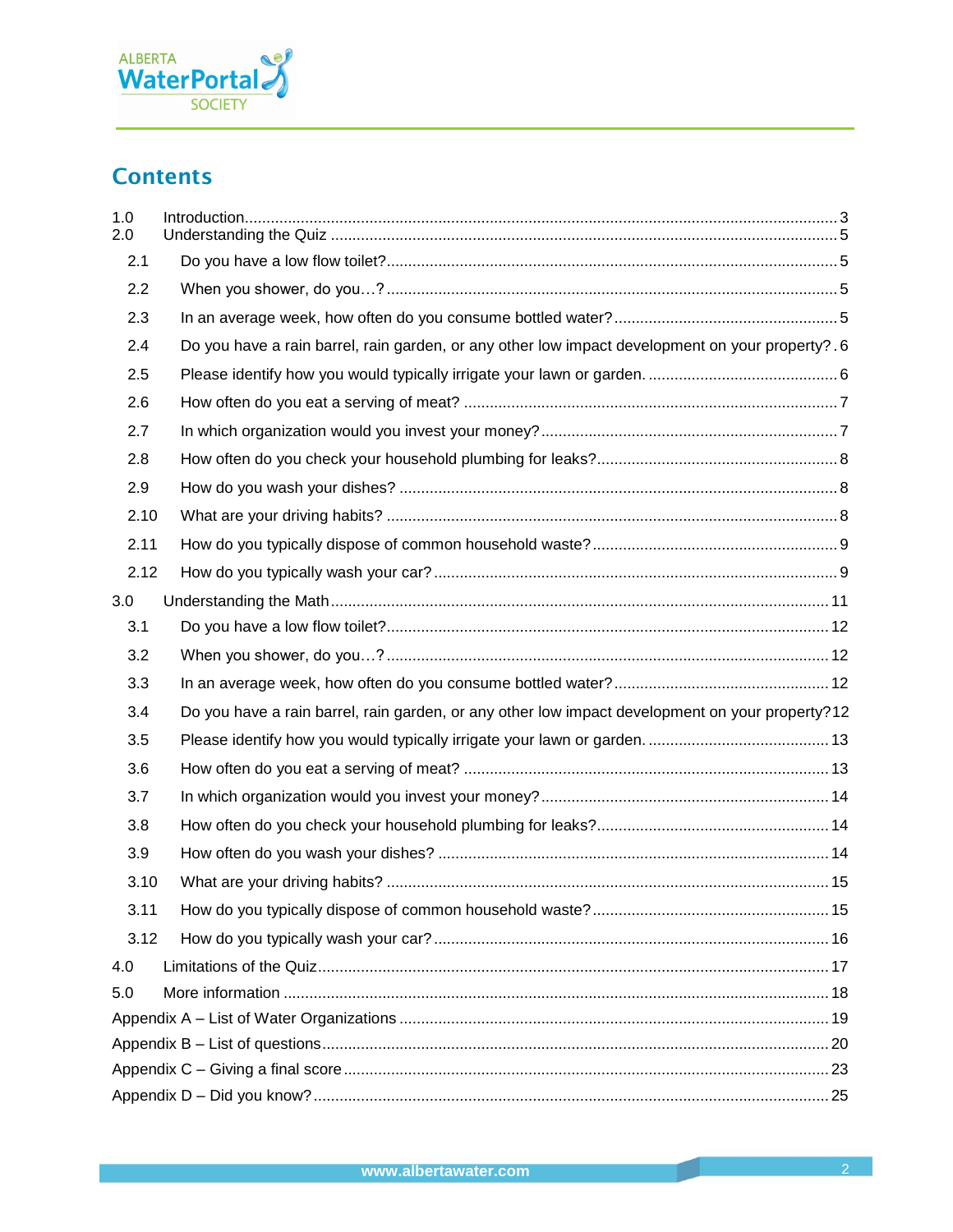

## <span id="page-2-0"></span>1.0 Introduction

In a typical day, how often do you think about water? From showering to eating lunch, getting around town, and even investing money, nearly everything we do on a daily basis impacts the water around us and around the globe. The Cumulative Water Decision Quiz (herein referred to as 'The Quiz') and this accompanying report explore the relationship between water and our everyday lives.

A useful starting point in the exploration of water impacts is the concept of the water footprint. Much like the now-familiar carbon footprint, a water footprint tells us how much water is consumed and altered (through water quality impacts) over the lifetime of a product. To produce a single cup of coffee, for example, coffee beans must be grown, harvested, processed, and transported – all these activities require water and produce wastewater that requires assimilation. In fact, [The Water Footprint Network](http://waterfootprint.org/en/about-us/) estimates the water footprint of coffee is 130 liters per cup<sup>1</sup>! Like with coffee, when you dig into the story behind everyday products and activities, it becomes clear that we can have a significant impact on water.

An important facet of the water footprint is the distinction between global and local water impacts. When you pour yourself a cup of coffee, you aren't seeing the 130 liters of water go into the cup along with it, because coffee's water footprint is spread across the globe. Most of the products we consume come from around the world, and the water used to bring us these products is likewise sourced from locations around the world. However, we can also have a local water footprint. The water you use for showering or watering your lawn, for example, comes from the [watershed\(s\)](http://albertawater.com/what-s-a-watershed) in which you live. Your local water footprint may feel more tangible, but it is important to consider both global and local water consumption.

The water footprint concept is a helpful way to understand how your daily activities can use water. However, the impact that we can have on water is not restricted only to the quantity of water consumed in the production and transportation of goods and assimilation of associated pollutants. Indeed, our impacts to water *quality* are also important to consider; not only do animals and plants depend on high quality water, but humans do as well, for drinking, cultivating crops, producing goods, and operating our industrial processes.

But the story doesn't end with you and your actions. It is true that, as an individual, you have an impact on global and local water quantity and quality; however, the impact of each decision is amplified by every person who makes the same choices as you. Known as the *cumulative effect* of water decisions, it is important to consider how decisions, either water-conscious or not, can add up to produce significant consequences for global and local watersheds. For example, imagine you cut back your coffee intake to reduce your global water footprint. By cutting out one coffee on Saturdays, you are saving about 6,760 liters each year. While this is a great step to take as an individual, what if 500 people did the same thing? Or one thousand? If one thousand people reduced their coffee intake by one cup per week, that would save the equivalent of almost three Olympic sized swimming pools worth of fresh water, each year – and this is only one thousand people and one cup of coffee! When you account for cumulative effects, the positive impact that we can have as individuals with our routine choices can be staggering.

The Quiz has been designed to highlight the individual and cumulative impacts that our everyday choices can have on water quantity and quality, by taking users through a series of routine decisions and giving

l

<sup>1</sup> Water Footprint Network, N.D. Product Gallery – Coffee. Retrieved form <http://waterfootprint.org/en/resources/interactive-tools/product-gallery/>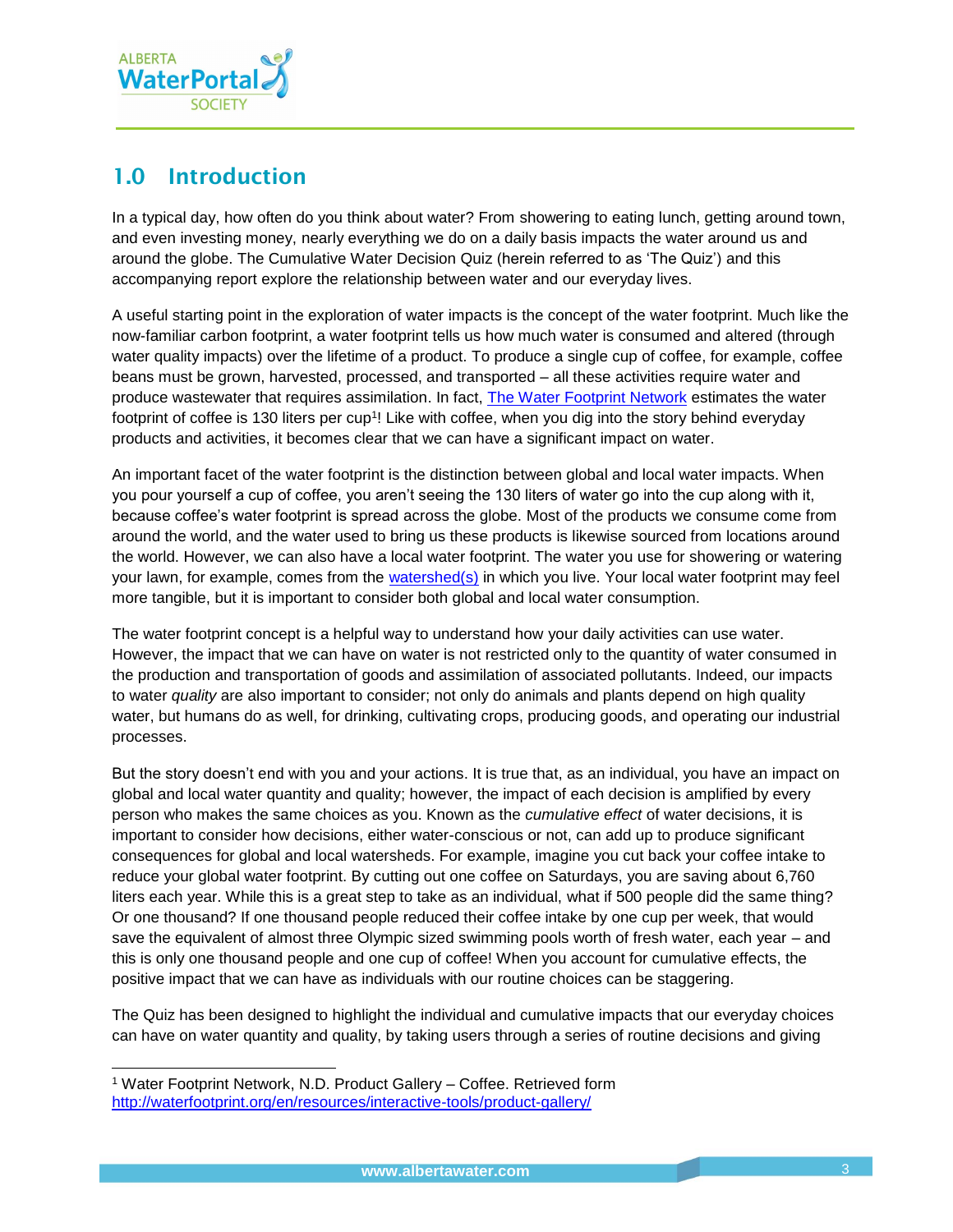

them an overall *water stewardship score*. By completing the Quiz and reading this report, users will have a chance to understand how their daily activities can impact water quality and quantity, and learn about opportunities to reduce these water impacts. We will explore the purpose behind each question in the Quiz in Section 2, and indicate why it is a question worth asking in the context of water stewardship. In Section 3, we explain how user inputs are translated into a final water stewardship score using mathematics and available data. Throughout the entire report, we will highlight key opportunities for users to reduce their water impacts.

Taking the Quiz and reading this report are great first steps to learn more about our water impacts, but these are only a starting point! There are many online resources available where you can [learn](http://albertawater.com/) more about water stewardship and water in general. There are also communities and organizations you can join online and in person to learn more, share the message, and take positive actions to protect and improve our water resources (See Appendix A). With the Quiz as inspiration, we encourage you to seek out ways to become a better water steward!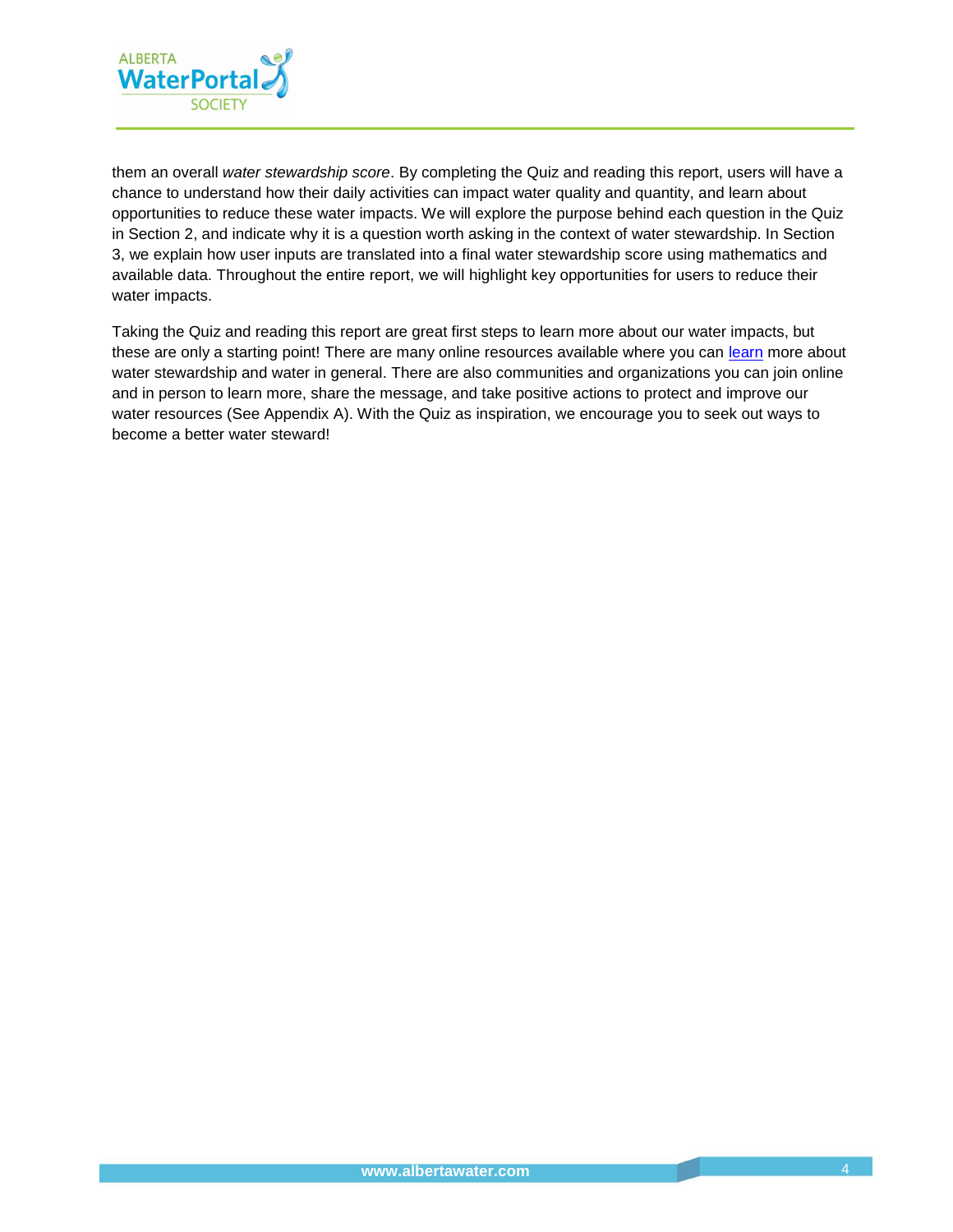

## <span id="page-4-0"></span>2.0 Understanding the Quiz

In this section, we will explore the underlying significance of each question and its relevance for water stewardship. In addition, we will highlight water stewardship lessons that you can apply in your everyday life. For more information about how your answers are turned into water stewardship scores, see a description of the math and mechanics of the Quiz in Section 3. While reading Section 2, you may be surprised to learn the ways in which simple actions can have drastic impacts on local and global water quantity and quality!

#### <span id="page-4-1"></span>2.1 Do you have a low flow toilet?

This question gets users thinking about simple, yet significant, ways they can save water. Simply by installing low flow toilets, you can reduce water consumption by up to 60% per flush<sup>2</sup>, which will not only conserve local water supplies, but also help reduce your water bill each month.

#### <span id="page-4-2"></span>2.2 When you shower, do you…?

l

This question is another example of quick changes that users can make to drastically reduce their water impacts. An easy way to reduce your local water quantity impact is to replace existing shower heads with low flow models. This alone will reduce the water consumption of your showers by about 60%<sup>3</sup>. In addition, reducing the duration of your showers will further lower your water consumption. Try using a timer to see how long your typical shower is, then challenge yourself to shave time off every time you shower.

#### <span id="page-4-3"></span>2.3 In an average week, how often do you consume bottled water?

This question highlights the fact that the plastic products we use everyday can require great quantities of water to produce. When you consume water from a plastic bottle, your water footprint is actually three times the volume of what is in the bottle, simply because of the plastic involved<sup>4</sup>. Therefore, consider using a re-usable water bottle; many workplaces, campuses, and public areas will provide access to clean drinking water through taps and fountains – you just need a bottle to fill!

Beyond just plastic water bottles, this question speaks to the water consumption involved in producing all kinds of plastics, from grocery bags to beverage containers. Where possible, re-usable containers or bags should replace plastic, and when necessary, canned beverages are better to consume than plastic, since they are much easier to recycle<sup>5</sup>.

<sup>2</sup> Claire Moloney, Poplar Network, 2014. Payback Period for Low Flow Toilets: Is the Cost Offset by the Water Savings? Retrieved from [https://www.poplarnetwork.com/news/payback-period-low-flow-toilets-cost](https://www.poplarnetwork.com/news/payback-period-low-flow-toilets-cost-offset-water-savings)[offset-water-savings](https://www.poplarnetwork.com/news/payback-period-low-flow-toilets-cost-offset-water-savings)

<sup>3</sup> Low Flow Showerheads, 2016. Low-GPM Shower Heads: Water Conservation Statistics. Retrieved from <http://lowflowshowerheads.info/water-saving-stats/>

<sup>4</sup> The Pacific Institute, 2007. Bottled Water and Energy Fact Sheet. Retrieved from <http://pacinst.org/publication/bottled-water-and-energy-a-fact-sheet/>

<sup>&</sup>lt;sup>5</sup> The Aluminum Association, 2017. The Aluminum Can Advantage. Retrieved from <http://www.aluminum.org/aluminum-can-advantage>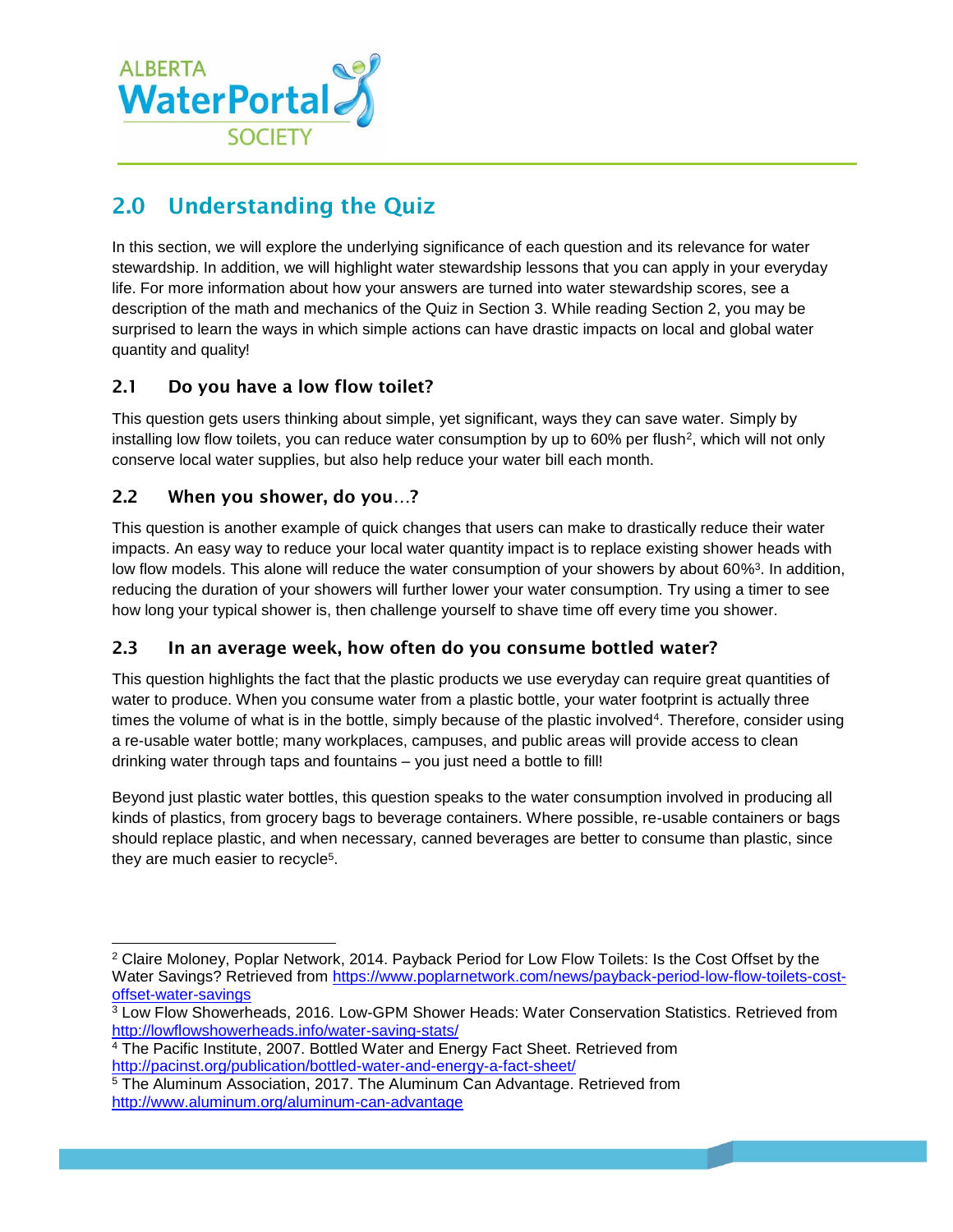

#### <span id="page-5-0"></span>2.4 Do you have a rain barrel, rain garden, or any other low impact development on your property?

This question speaks to another change some people may make to become better water stewards. Low Impact Development (LID) landscaping features, such as rain gardens and bioswales, help to reduce stormwater run-off in urban settings and can even treat stormwater and allow infiltration into the ground. Similarly, rain barrels help collect water during rainfall events, which reduces stormwater runoff as well as potable water use for watering gardens and potentially lawns. Reducing stormwater runoff is valuable, since stormwater typically drains directly through storm sewers to local water bodies, together with whatever debris and contaminants it collects along the way. Reducing stormwater volumes can reduce the amount of contaminants reaching local water bodies, and will help reduce the strain on stormwater sewer systems (and associated frequency of localized flooding) during rainfall events. Using collected rainwater for landscaping can also reduce the amount of potable water consumed. You can learn more about LID and the broader discussion of green and grey infrastructure [here](http://albertawater.com/green-vs-grey-infrastructure) and from organizations like the Alberta Low Impact Development partnership<sup>6</sup>

#### <span id="page-5-1"></span>2.5 Please identify how you would typically irrigate your lawn or garden.

This question is designed to get people thinking about how they care for their lawn and garden; there are many techniques which can help improve water use efficiency, but reducing your lawn and garden's water footprint is related, first and foremost, to the choices you make in watering.

For example, although green lawns can be aesthetically pleasing, you should consider this before turning on your sprinkler – how much do you value that perfect green lawn? Reducing watering frequency or changing the nature of your lawn can be powerful ways to reduce your water impacts. Local, native plants will tolerate the swings in climate and moisture with less watering, fertilizer, and maintenance than typical lawn grass. As the climate changes and water resources become less predictable, the practice of xeriscaping will also become an increasingly valuable way to reduce individual water footprints and increase community resilience to droughts. Xeric plants require far less water and moisture to survive, and can still be beautiful additions to any outdoor space. Suitable plants for xeriscaping projects will vary by location, so contact a local landscaping business to get ideas for your yard.

Growing and consuming food in a home garden is an effective (and delicious) way to reduce the impacts of conventional, large scale agriculture on our soils, ecosystems, and water supplies. However, not every climate provides enough rain to maintain a lawn and garden every season, and irrigation can be a necessary part of the growing season. Traditional irrigation systems, like sprinklers or the garden hose, are common and easy to set up, but are often only 50-70% efficient. Compare that to drip irrigation systems, which often exceed 90% efficiency, if set up properly. Generally, non-drip irrigation sprinklers can use about 130 times more water per minute than a drip irrigation system<sup>7</sup>. Setting up your landscape watering system correctly takes an initial investment of time and effort, but the benefits to your water footprint (and water bill!), lawn health, and increased drought resiliency will be long lasting and well worth it.

l

<sup>6</sup> Available online at:<http://www.alidp.org/>

<sup>7</sup> Water – Use it Wisely, N.D. Efficient Irrigation. Retrieved from [http://wateruseitwisely.com/100-ways-to](http://wateruseitwisely.com/100-ways-to-conserve/landscape-care/principles-of-xeriscape-design/efficient-irrigation/)[conserve/landscape-care/principles-of-xeriscape-design/efficient-irrigation/](http://wateruseitwisely.com/100-ways-to-conserve/landscape-care/principles-of-xeriscape-design/efficient-irrigation/)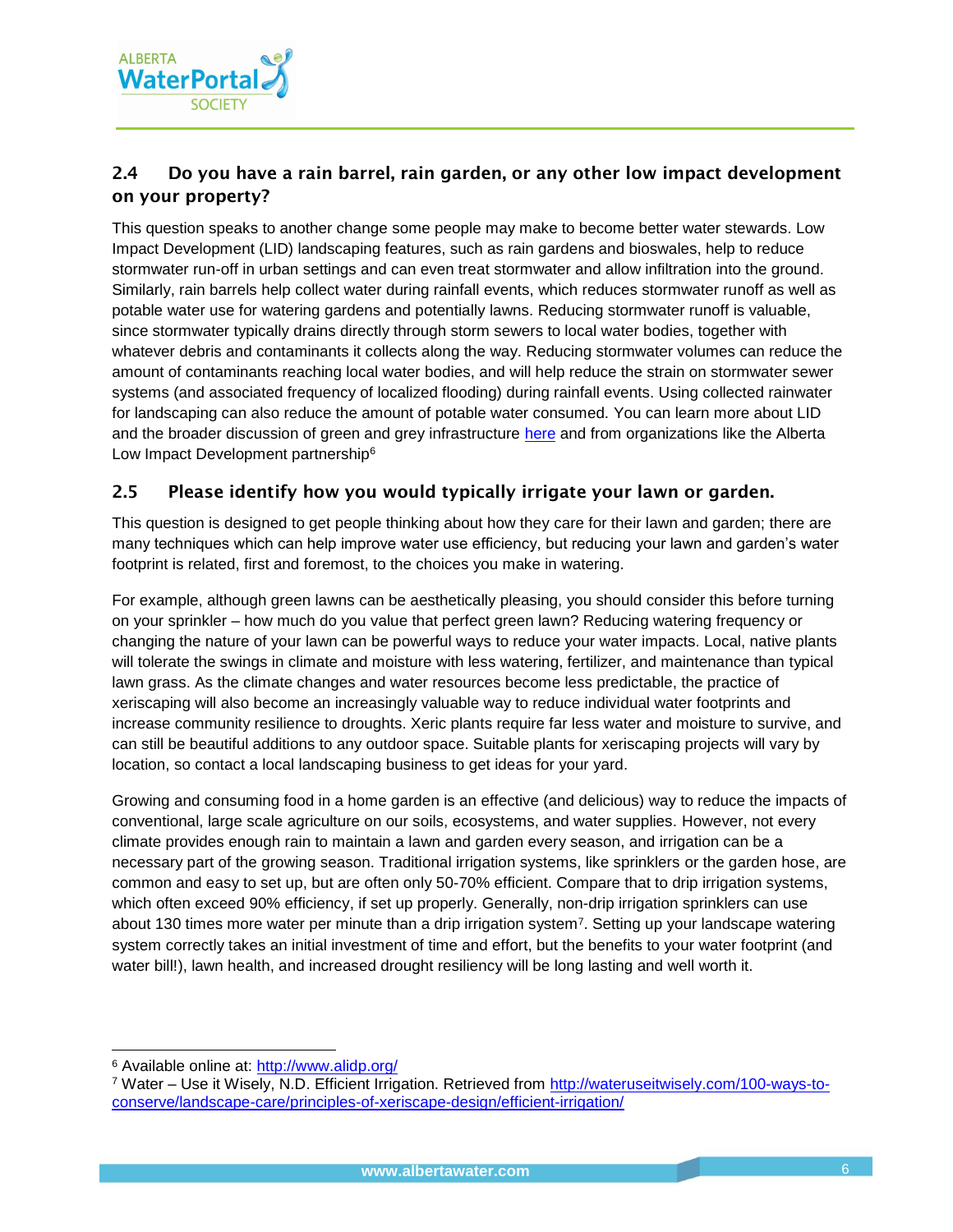

l

#### <span id="page-6-0"></span>2.6 How often do you eat a serving of meat?

This question highlights the fact that producing meat (and all food for that matter), can consume a significant volume of water. While all foods require water, a serving of meat consumes far more water than the equivalent serving of grains, fruits and vegetables, dairy products and even some prepared foods<sup>8</sup>. Every animal that contributes to a serving of meat, whether it be chicken, beef, pork, or something else, needs to receive water and food throughout its lifetime. The feedstock for such animals must, in turn, be grown – these grains and other crops require vast volumes of water to produce, which is linked to the significant water footprint of meat. Consider substituting vegetable-based proteins and fish for meats a few nights a week, and you will significantly reduce your water footprint.

#### <span id="page-6-1"></span>2.7 In which organization would you invest your money?

In this question, users are invited to consider how they can have an indirect, yet significant impact on water around the world by communicating their priorities financially. The familiar concept of "voting with your purchases", wherein products that people buy can send a message to those who produce them, can also be extended to investing in companies directly. The notion of social licence has permeated global marketplaces, and companies, whether directly beholden to stockholders or not, are paying attention to consumer preferences and how these can impact their bottom line. By investing in companies which demonstrate strong water stewardship, individuals can send a message that water stewardship is important to them. The impacts of this message on companies may manifest themselves as follows:

- A company may implement or revise an operational environmental policy to improve their water footprint (e.g. increase water reuse by 10% in their facilities);
- A company could donate to a local or international water stewardship organization (e.g. Google's Global Impact Awards grant<sup>9</sup>);
- A company could join, initiate, or increase their role in an environmental group or alliance (e.g. the Beverage Industry Environmental Roundtable<sup>10</sup>); and/or,
- A company could initiate, sponsor, or otherwise participate in beneficial programs in watersheds where they are active (e.g. cleaning up the banks of a river near their facilities, or sponsoring an environmental education program in a local community).

Of course, we appreciate that numerous considerations inform financial decisions, and picking the most water-conscious option may not always be possible. However, you don't need to redirect your entire life savings to be able to make a difference. A good first step would be to think about the companies in which you invest, and try to answer these questions:

• Do they have one or more policies that support water stewardship?

<sup>8</sup> Vanham, D., Mekonnen, M. M., & Hoekstra, A. Y., 2013. The water footprint of the EU for different diets. *Ecological indicators*, *32*, 1-8.

Water Footprint Network, 2010. Water footprint of crop and animal products: a comparison. Available online at: [http://waterfootprint.org/en/water-footprint/product-water-footprint/water-footprint-crop-and](http://waterfootprint.org/en/water-footprint/product-water-footprint/water-footprint-crop-and-animal-products/)[animal-products/](http://waterfootprint.org/en/water-footprint/product-water-footprint/water-footprint-crop-and-animal-products/)

<sup>9</sup> World Wildlife Foundation, 2012. Google Helps WWF Stop Wildlife Crime. Retrieved from <https://www.worldwildlife.org/stories/google-helps-wwf-stop-wildlife-crime>

<sup>10</sup> Beverage Industry Environmental Roundtable, 2017. Home Page. Retrieved from <http://www.bieroundtable.com/>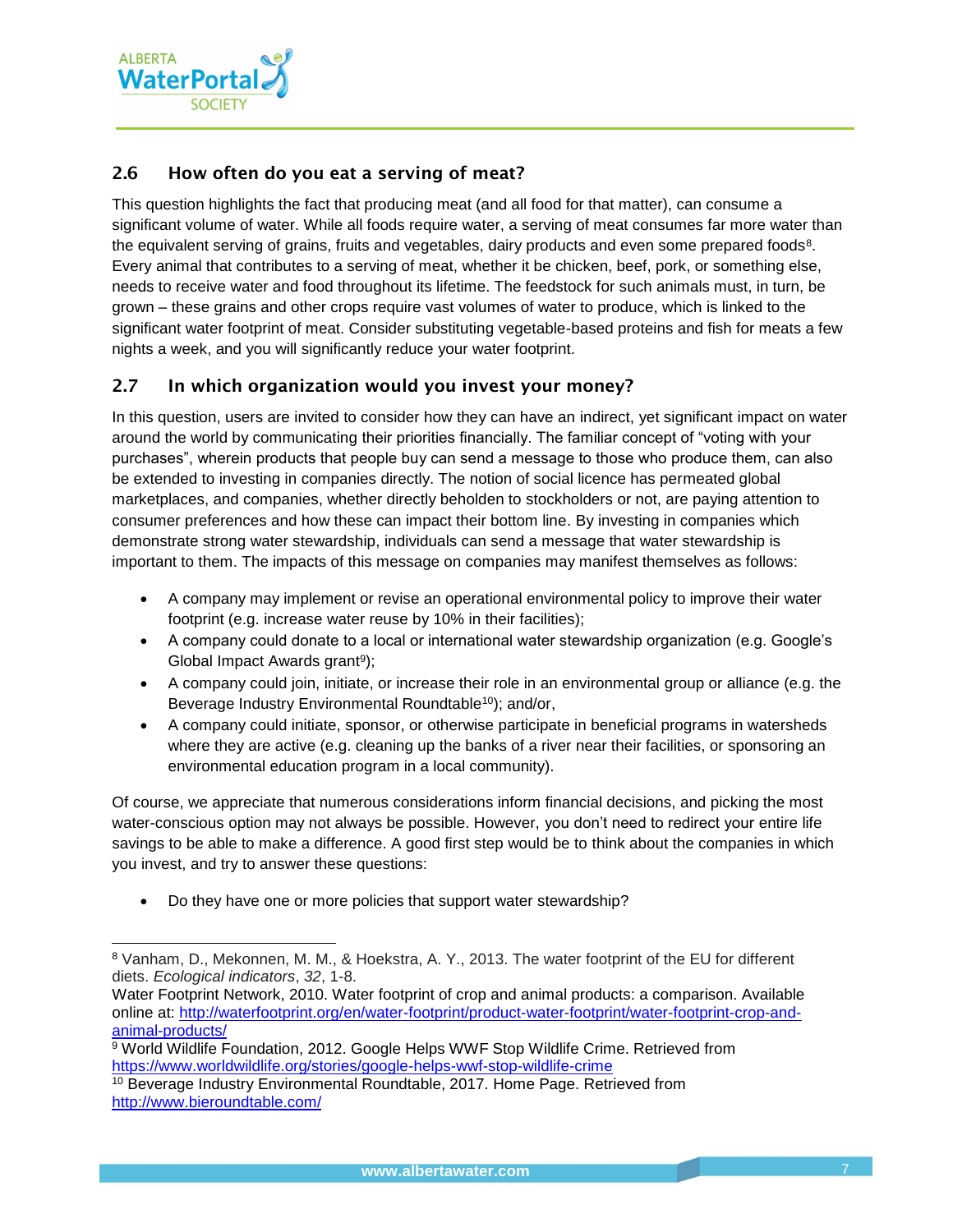

- Do they report on environmental performance (especially water consumption and quality impacts) in their annual reports?
- Have they demonstrated positive environmental impacts around the world, or have you instead seen evidence that their business practices are straining global watersheds?
- Have they taken a public stance on any water issues to encourage other players in the market to improve their performance?

#### <span id="page-7-0"></span>2.8 How often do you check your household plumbing for leaks?

This question invites users to consider the simple things around their house that they can do to prevent wasting potable water. Household leaks can come from a range of sources, and many of them are relatively easy to identify and correct. Namely, toilets, faucets (including bathtubs and showers), and hot water heaters are easily accessible and can contribute to household leaking of as much as 38,000 liters per year<sup>11</sup>. For more challenging leaks, such as those associated with buried and inaccessible plumbing, it is recommended to pay for a professional assessment. Identifying and fixing leaks either by yourself or with the help of a professional should occur twice a year for maximum leak prevention<sup>12</sup>. However, we recognize that professional plumbing services can be expensive, and this step need not occur as frequently as performing easier checks by yourself. By doing so, you are helping to protect local water supplies and can also save money on your monthly water bill!

#### **Did You Know?**

- Checking for leaks in your toilet is easy - just follow these simple steps!
	- 1) Add food colouring to your toilet tank and wait 10 minutes
	- 2) If the water in your toilet bowl changes colour, you have a leak
	- 3) Repair the leak to save water and money

#### <span id="page-7-1"></span>2.9 How do you wash your dishes?

In this question, another routine yet high water intensity activity is investigated. While everyone's styles vary, the best way to conserve water while washing dishes is to use an eco-star dishwasher and ensure that it is only run when full to maximize the value of every liter of water consumed. If this isn't an option, consider trying to reduce the amount of time the kitchen faucet is running while washing dishes – save up several dishes for a rinse and then turn off the tap, rather than leaving the tap running throughout the dishwashing session.

#### <span id="page-7-2"></span>2.10 What are your driving habits?

l

This question highlights the fact that driving a car has an environmental impact beyond just greenhouse gas emissions. Indeed, a significant part of your vehicle's environmental footprint relates to water, since as many as eight liters of water are needed for every liter of gasoline consumed while driving<sup>13</sup>. Beyond just

<sup>12</sup> City of Calgary, 2017. Take the Leaky Toilet Test. Retrieved from

<sup>11</sup> United States Environmental Protection Agency, 2017. Fix a Leak Week. Retrieved from <https://www.epa.gov/watersense/fix-leak-week>

[http://www.calgary.ca/UEP/Water/Pages/Water-conservation/Indoor-water-conservation/Water-leaks-and](http://www.calgary.ca/UEP/Water/Pages/Water-conservation/Indoor-water-conservation/Water-leaks-and-basic-repairs/Leaky-Toilet-Test.aspx)[basic-repairs/Leaky-Toilet-Test.aspx](http://www.calgary.ca/UEP/Water/Pages/Water-conservation/Indoor-water-conservation/Water-leaks-and-basic-repairs/Leaky-Toilet-Test.aspx)

<sup>13</sup> East Central Illinois Regional Water Supply Planning Committee, N.D. Water Use by Ethanol Compared to Other Industries. Retrieved from [http://www.rwspc.org/documents/wateruse\\_otherindustries\\_0608.pdf](http://www.rwspc.org/documents/wateruse_otherindustries_0608.pdf)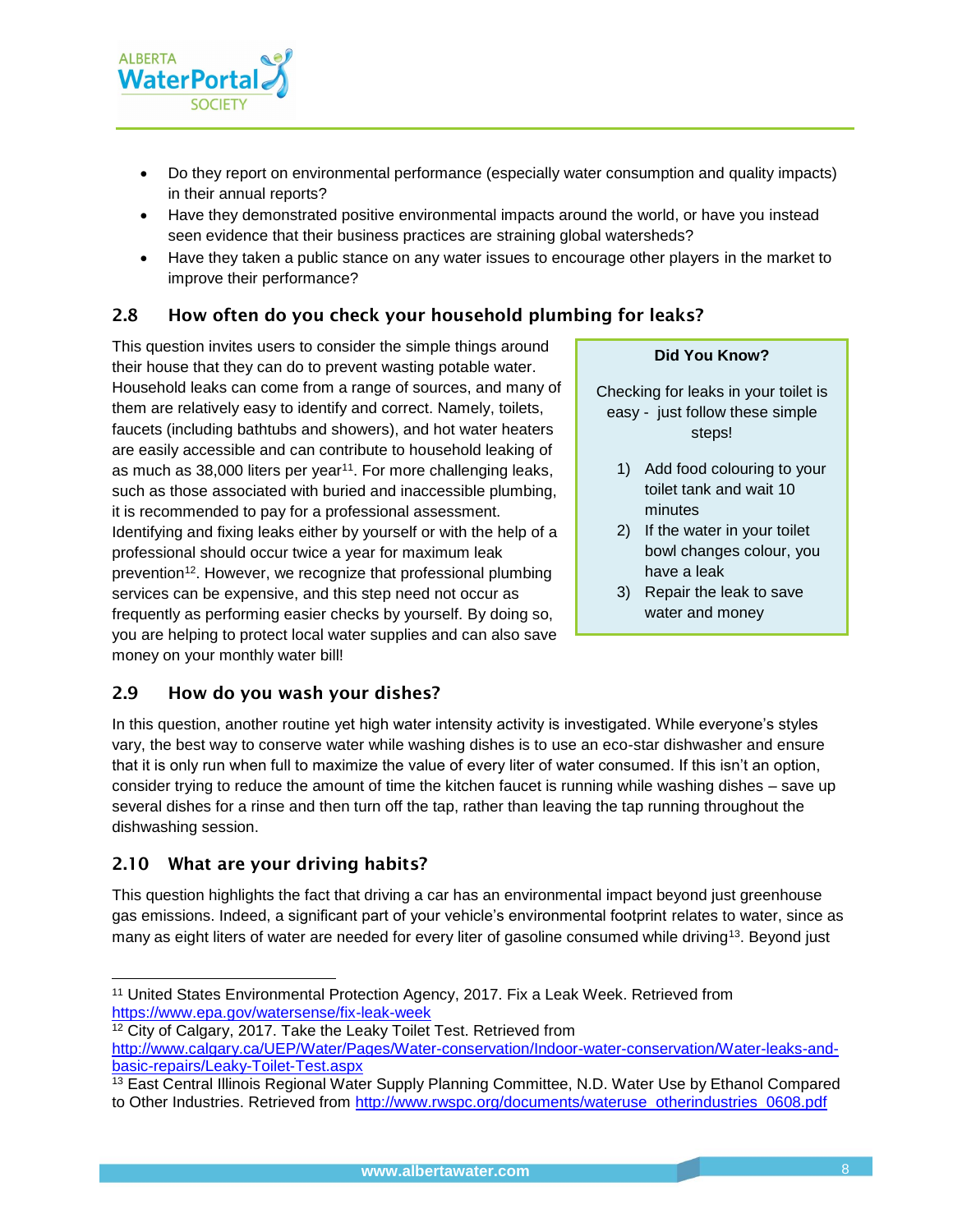

consuming water, driving your car can also impact local water quality. Oils and grease, as well as heavy metals and other particulates, can accumulate on roads due to traffic. These contaminants are then washed into local water bodies by stormwater, and can cause adverse impacts to aquatic ecosystems<sup>14</sup>. Although this local water quality impact is not quantified in the Quiz, the cumulative effects can be significant, and everyone can reduce their water footprint by substituting alternative transportation methods for driving whenever possible.

#### <span id="page-8-0"></span>2.11 How do you typically dispose of common household waste?

This question is meant to inform users that not all waste products can be dumped down the sink or toilet. It may seem convenient, or perhaps even more palatable, to dump certain wastes down the drain, but doing so can have serious consequences, and there are more [appropriate locations](http://www.calgary.ca/UEP/WRS/Pages/What-goes-where/Default.aspx) for waste disposal, depending on the type of waste. The table below indicates the preferred disposal location for several typical wastes, while the worst location for disposal for each waste type is down the sink or toilet. This question challenges users not to do what may be easy, but rather what is best for their local water quality and wastewater infrastructure. In addition to reducing impacts on local water quality, properly disposing of typical wastes can help save users money, since they won't need to pay for costly plumbing repairs caused by clogs and blockages. South Australia Water Corp has released a [game](https://www.youtube.com/watch?v=zmnZTaUa2bY) to help people learn about what should and should not get flushed – give it a try to learn more!

| <b>Waste</b>      | <b>Preferred disposal location</b> | <b>Explanation</b>                                                                                                                                                   |
|-------------------|------------------------------------|----------------------------------------------------------------------------------------------------------------------------------------------------------------------|
| Medicine          | Pharmacy <sup>15</sup>             | Medicine dissolves in water and often cannot<br>be easily removed by wastewater treatment<br>facilities; buildup of medicinal substances can<br>harm aquatic species |
| Sanitary products | Garbage                            | Sanitary products can cause blockages and<br>damage to plumbing, since they are relatively<br>large, solid objects which do not dissolve like<br>toilet paper        |
| Dental floss      | Garbage                            | Floss can tangle with other items in<br>wastewater lines, especially hair and other<br>floss, to create blockages and cause damage<br>to piping                      |

#### <span id="page-8-1"></span>2.12 How do you typically wash your car?

l

This question highlights the fact that most storm sewers drain directly into local water bodies (e.g. rivers, streams, lakes), without any treatment. This means that debris, oils, grease, heavy metals, soil, and anything else found on cars, roadways, and driveways, can directly impact local water quality. Car washing can be particularly harmful, since it washes soaps and other man-made products, as well as contaminants

<sup>14</sup> Junaid Aslam, Saeed Ahmad Khan, Sheba Haque Khan, 2013. Heavy metals contamination in roadside soil near different traffic signals in Dubai, United Arab Emirates. Retrieved from <http://www.sciencedirect.com/science/article/pii/S1319610311000846>

<sup>15</sup> Alberta Pharmacists' Association, N.D. Medication Disposal. Retrieved from [http://www.rxa.ca/for-the](http://www.rxa.ca/for-the-public/medication-disposal.aspx)[public/medication-disposal.aspx](http://www.rxa.ca/for-the-public/medication-disposal.aspx)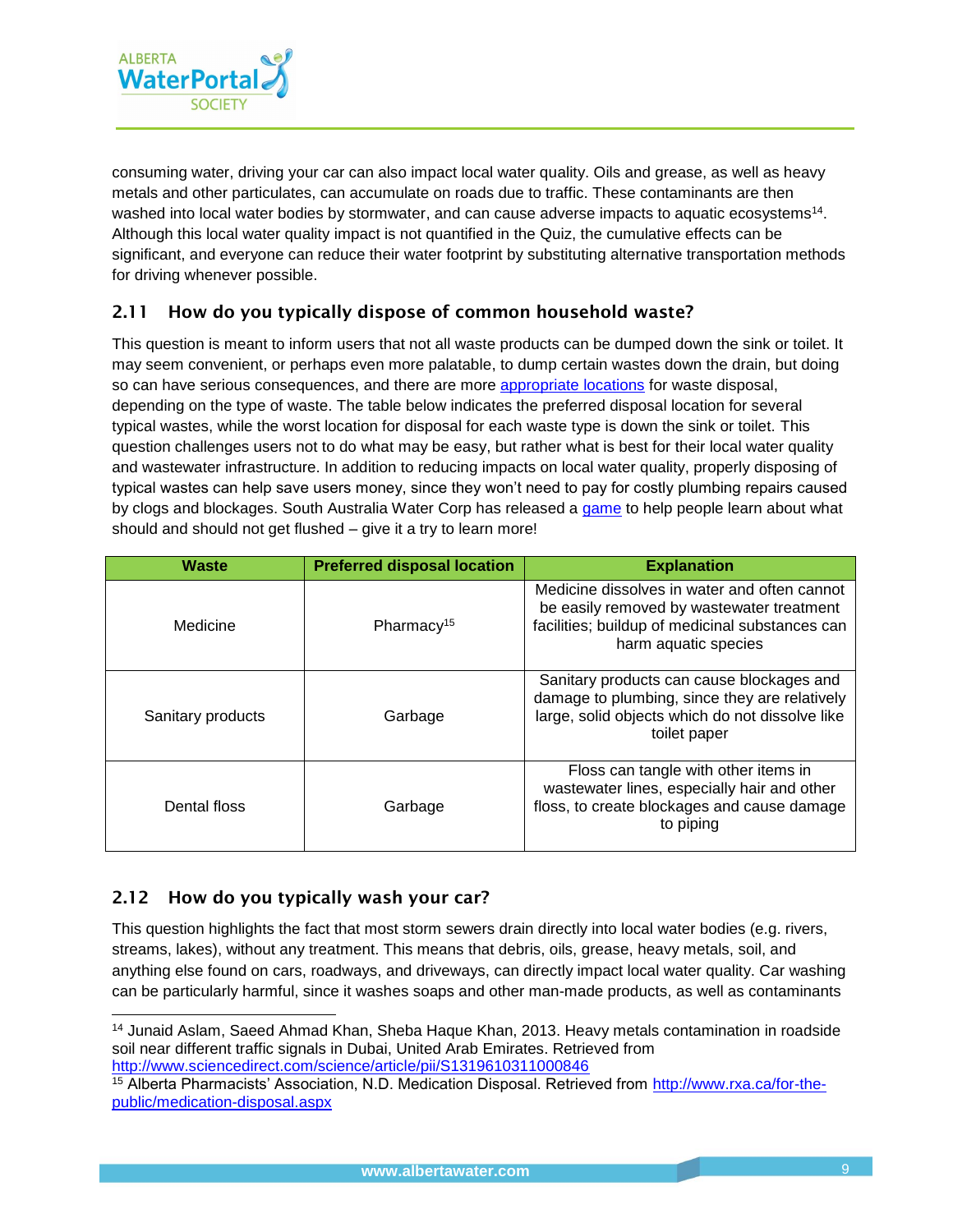

l

from the car itself, into local water bodies. For example, the phosphates in soap can increase algae growth, which reduces the oxygen availability in water bodies, and can lead to the death of other aquatic species, such as fish<sup>16</sup>.

Although "eco-friendly" products may be readily available, these are not guaranteed to have a low environmental impact, and labels can sometimes be misleading. In fact, it is against municipal bylaws in some jurisdictions (e.g. Calgary) to wash your car at home with anything but water<sup>17</sup>. The best way to reduce the water impact of washing your car is to visit a professional car washing facility when it's time to come clean. These facilities typically use less water than at-home washing, and they usually pipe their wastewater directly into the *sanitary* system, rather than the storm sewer system, so that it gets treated by a wastewater treatment facility before entering the environment.

<sup>16</sup> Environmental Protection Agency, N.D. Spring Watershed Tip – The Facts About Car Washing. Retrieved from [https://cfpub.epa.gov/npstbx/files/KSMO\\_CarWashing.pdf](https://cfpub.epa.gov/npstbx/files/KSMO_CarWashing.pdf) <sup>17</sup> City of Calgary, N.D. Bylaws related to residential car washing. Retrieved from <http://www.calgary.ca/CSPS/ABS/Pages/Frequently-asked-questions/Sewers-drainage.aspx>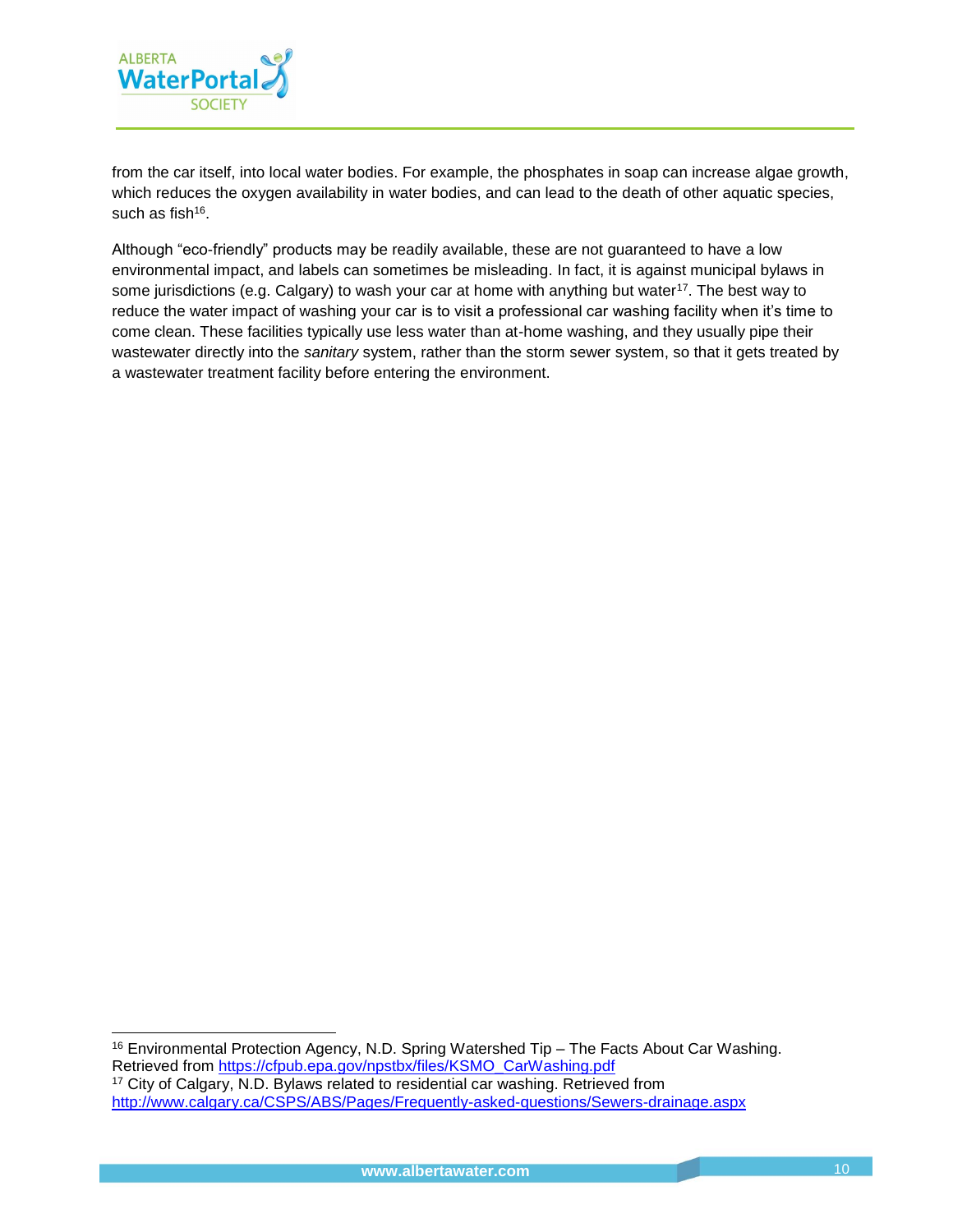

### <span id="page-10-0"></span>3.0 Understanding the Math

This section provides details about the math that goes on behind the scenes to generate Quiz scores (Refer to Section 2 for information on why we asked these specific questions). For questions involving water quantity, assumed values and values from literature are multiplied with a user's inputs to determine their water consumption, in liters per year. For each question, this consumption value, where applicable, is combined with professional judgements regarding water quality effects to produce a user's water stewardship score. These stewardship scores for each question are ranked on an A – E scale, with A being the best and E being the worst. The meaning of each letter score in terms of water quantity and quality impacts is shown in the table below. For a complete list of all possible question responses and their associated water stewardship scores, see Appendix B.

| <b>Letter Score</b> | <b>Water Quantity and Quality Impacts</b>        |
|---------------------|--------------------------------------------------|
| Α                   | Potential to significantly improve water quality |
|                     | and/or conserve water quantity                   |
| B                   | Potential to moderately improve water quality    |
|                     | and/or conserve water quantity                   |
| C                   | Potential to have an average, or neutral, impact |
|                     | to water quality and/or quantity                 |
|                     | Potential to moderately degrade water quality    |
|                     | and/or reduce water quantity                     |
|                     | Potential to significantly degrade water quality |
| Е                   | and/or reduce water quantity                     |

The A – E scores for all individual questions are tallied to produce the user's *overall* water stewardship score, which falls into one of five categories, presented from best to worst:

- Way to go;
- Nice work;
- Not bad;
- Could be better; and,
- Could be much better.

The criteria for each category are linked to how many times the user scored A, B, C, and so on, where (generally) the more A's a user has, the better their overall water stewardship score, and the more E's the user has, the worse their score. The criteria used to determine which of the five categories users fit into are outlined in Appendix C.

For each overall water stewardship score and associated category, a message is shown to the user (also in Appendix C). This categorization and messaging is based on a user's score relative to the "average water user". The Quiz has been designed so that most typical responses will receive a "neutral" score – most users will not be having above-average negative impacts to water quality and quantity, but there will be plenty for people to do to improve their water stewardship. Similarly, it is challenging for users to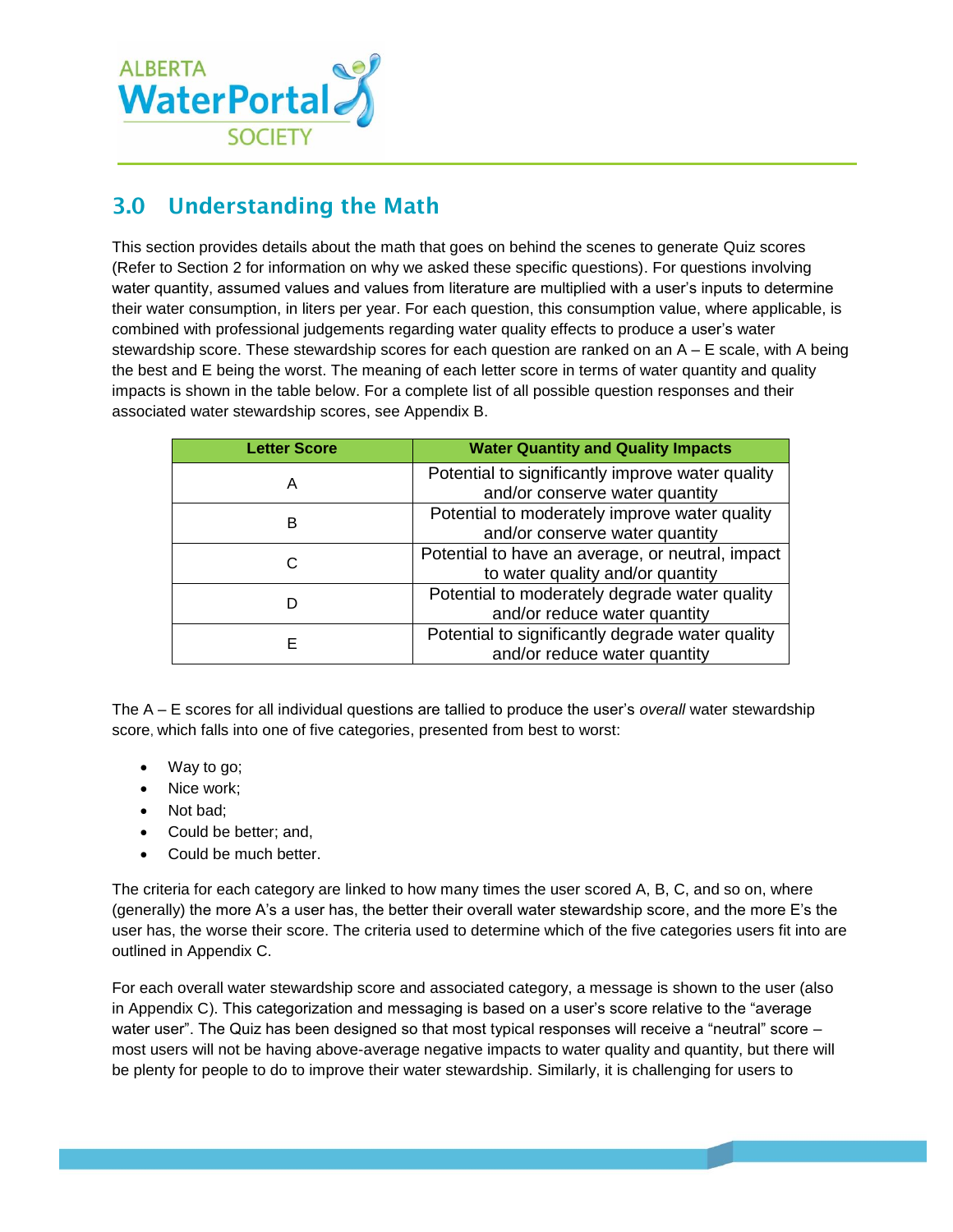

achieve a top water stewardship score – it can take a concerted effort to reduce your impacts on water quantity and quality.

We recognize that being an exceptional water steward may not be easy or first nature, but we hope that the information provided in the Quiz and this report gives you some ideas about manageable ways you can improve your water stewardship. In the sections below, we will explain how the logic for each question works, which values are used to represent typical quantities, and what resources we consulted to justify these values and methods.

#### <span id="page-11-0"></span>3.1 Do you have a low flow toilet?

This question works by multiplying the average water consumption of toilets (in liters per flush) by the average number of flushes per person, per year (estimated to be five flushes per day), resulting in a liters/year consumption value. The user can reduce their annual consumption by indicating they have a low flow toilet, which consumes about 60% less water per flush than a conventional toilet (6.06 L/flush compared to 15 L/flush) <sup>18</sup>.

#### <span id="page-11-1"></span>3.2 When you shower, do you…?

l

This question tallies the total water consumed by users each year taking showers, while accounting for two variables: the typical length of a shower and the type of shower head being used. The user's typical shower length, in minutes (either five minutes or ten minutes), is multiplied by the average flowrate of a low or normal flow shower head, depending on which one they use (where 5.68 L/minute is low flow and 9.46 L/minute is normal flow)<sup>19</sup>. For this question, it is assumed that users shower once per day and do not take baths; this assumption was made to simplify the question, but it is easy to imagine how the frequency of showers and baths can have a dramatic impact on water consumption, especially considering baths use an average of 151 L, which is more than a 15 minute shower using a normal flow shower head<sup>20!</sup>

#### <span id="page-11-2"></span>3.3 In an average week, how often do you consume bottled water?

For this question, it was assumed that producing a plastic water bottle consumes about three times as much water as what is contained in the bottle. In other words, each 500 mL water bottle takes about 1.5 L to produce<sup>21</sup>. Thus, the average consumption of plastic water bottles, on a 500 mL bottle basis, is multiplied by 1.5 to determine the total water consumption of users each year.

#### <span id="page-11-3"></span>3.4 Do you have a rain barrel, rain garden, or any other low impact development on your property?

This question assigns users a score of A if they use rain barrels, bioswales, rain gardens, and/or other low impact development (LID) on their property. Users without these installations are given a score of C, which

<sup>18</sup> Claire Moloney, Poplar Network, 2014. Payback Period for Low Flow Toilets: Is the Cost Offset by the Water Savings? Retrieved from [https://www.poplarnetwork.com/news/payback-period-low-flow-toilets-cost](https://www.poplarnetwork.com/news/payback-period-low-flow-toilets-cost-offset-water-savings)[offset-water-savings](https://www.poplarnetwork.com/news/payback-period-low-flow-toilets-cost-offset-water-savings)

<sup>19</sup> Low Flow Showerheads, 2016. Low-GPM Shower Heads: Water Conservation Statistics. Retrieved from <http://lowflowshowerheads.info/water-saving-stats/>

<sup>&</sup>lt;sup>20</sup> Charlie Higgins, Hunker, N.D. Capacity of the Average Bathtub. Retrieved from <https://www.hunker.com/13400924/capacity-of-the-average-bathtub>

<sup>21</sup> The Pacific Institute, 2007. Bottled Water and Energy Fact Sheet. Retrieved from <http://pacinst.org/publication/bottled-water-and-energy-a-fact-sheet/>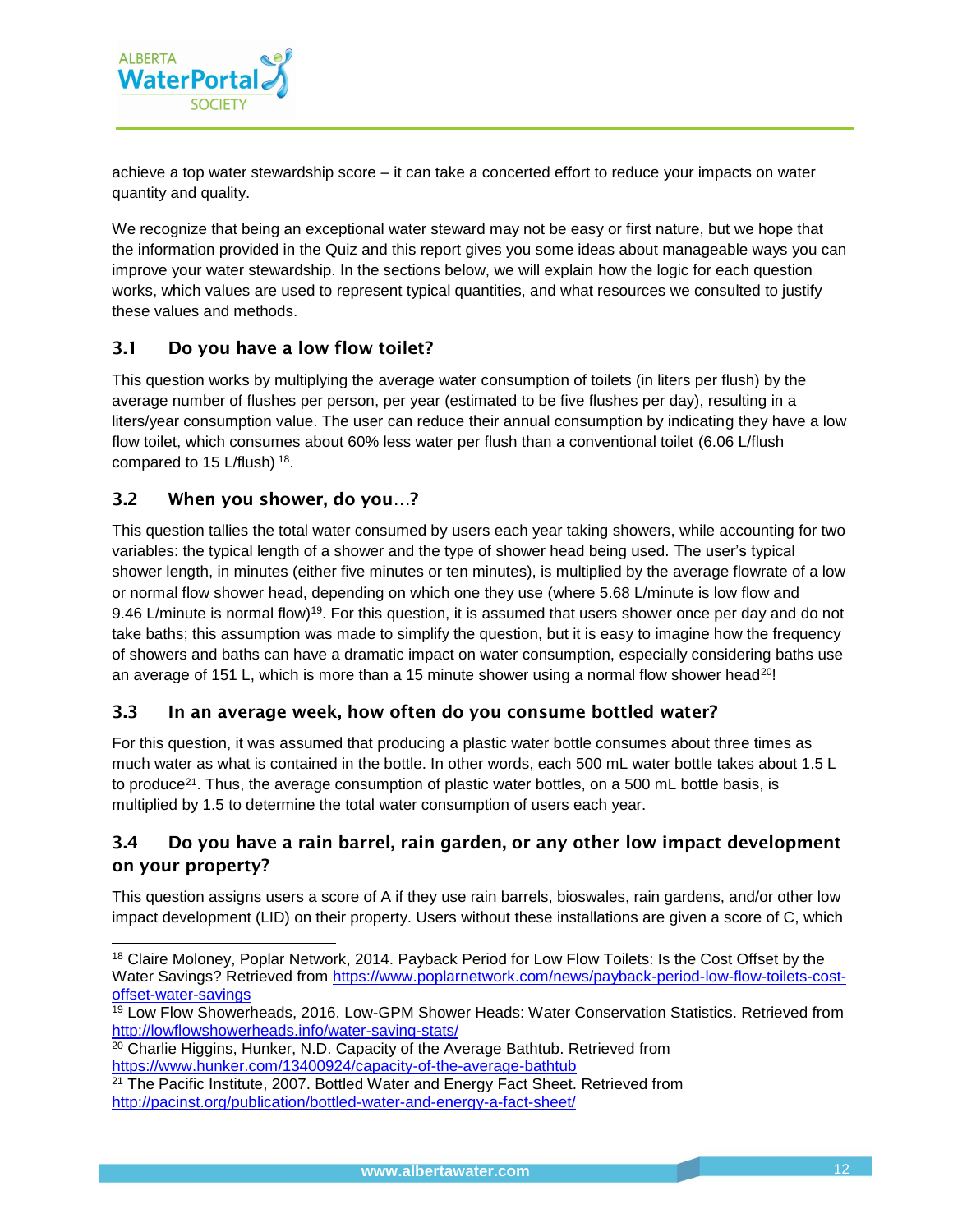

is neutral. Although newly constructed communities are increasingly required to meet strict runoff quality and quantity standards adopted by municipal governments, older properties may require owners to install their own infrastructure. Even in newer developments, there is much individual residents can do to further minimize their impact on stormwater. Given that most residents can take extra steps to address stormwater on their property, taking this step increases a score to the A level.

#### <span id="page-12-0"></span>3.5 Please identify how you would typically irrigate your lawn or garden.

The volume of water consumed while watering your lawn or garden is impacted by several factors:

- Lot size;
- Irrigation frequency;
- Irrigation duration; and,
- Type of irrigation tool used (where it is assumed drip irrigation and anything that isn't drip irrigation are the two types of tools).

For this question, it was assumed that all users watered their lawn/garden for 20 minutes per watering event, and that each user has a lot which is small enough that a single sprinkler unit can be used. With these assumptions in mind, the user's lawn watering frequency is multiplied by the water consumed per watering, which varies according to the irrigation tool they use. A **properly** installed drip irrigation system consumes 0.14 L/minute of water, while alternative irrigation methods (hose-end sprinklers, buried sprinklers, etc.) use an average of 13.3 L/minute of water. It was assumed that anyone who uses a drip irrigation system is using it correctly; however, a poorly installed and/or operated drip irrigation system consumes the same amount of water as alternative watering methods. If you are contemplating a change in irrigation methods, drip irrigation can be a great approach, especially for your garden, but it must be installed and used correctly!

#### <span id="page-12-1"></span>3.6 How often do you eat a serving of meat?

This question multiplies the frequency of meat consumption with the average water footprint of a serving of meat. A single average value for the water footprints of three kinds of meat was used, on the assumption that users will eat balanced proportions of each meat type. This average value is 645 L/serving, using the government of Canada's suggested meat serving size<sup>22</sup>. This average is based on the estimated water footprints of three types of meats<sup>23</sup>:

- Beef: 1160 L/serving;
- Pork: 450 L/serving; and,
- Chicken: 325 L/serving.

l

Although not accounted for in this question, it is interesting to note that about 11% of the water footprint of meat is contributed by the distance that it travels from farm to table<sup>24</sup>. Thus, if you seek out meat from local

<sup>&</sup>lt;sup>22</sup> Government of Canada, 2008. What is a Food Guide Serving of Meat and Alternatives? Retrieved from [https://www.canada.ca/en/health-canada/services/food-nutrition/canada-food-guide/choosing-foods/meat](https://www.canada.ca/en/health-canada/services/food-nutrition/canada-food-guide/choosing-foods/meat-alternatives/what-food-guide-serving-meat-alternatives.html)[alternatives/what-food-guide-serving-meat-alternatives.html](https://www.canada.ca/en/health-canada/services/food-nutrition/canada-food-guide/choosing-foods/meat-alternatives/what-food-guide-serving-meat-alternatives.html)

 $23$ The Guardian, 2016. How much water is needed to produce food and how much do we waste? Retrieved from<https://www.theguardian.com/news/datablog/2013/jan/10/how-much-water-food-production-waste> <sup>24</sup> Lindsay Wilson, Shrink that Footprint, N.D. The tricky truth about food miles. Retrieved from <http://shrinkthatfootprint.com/food-miles>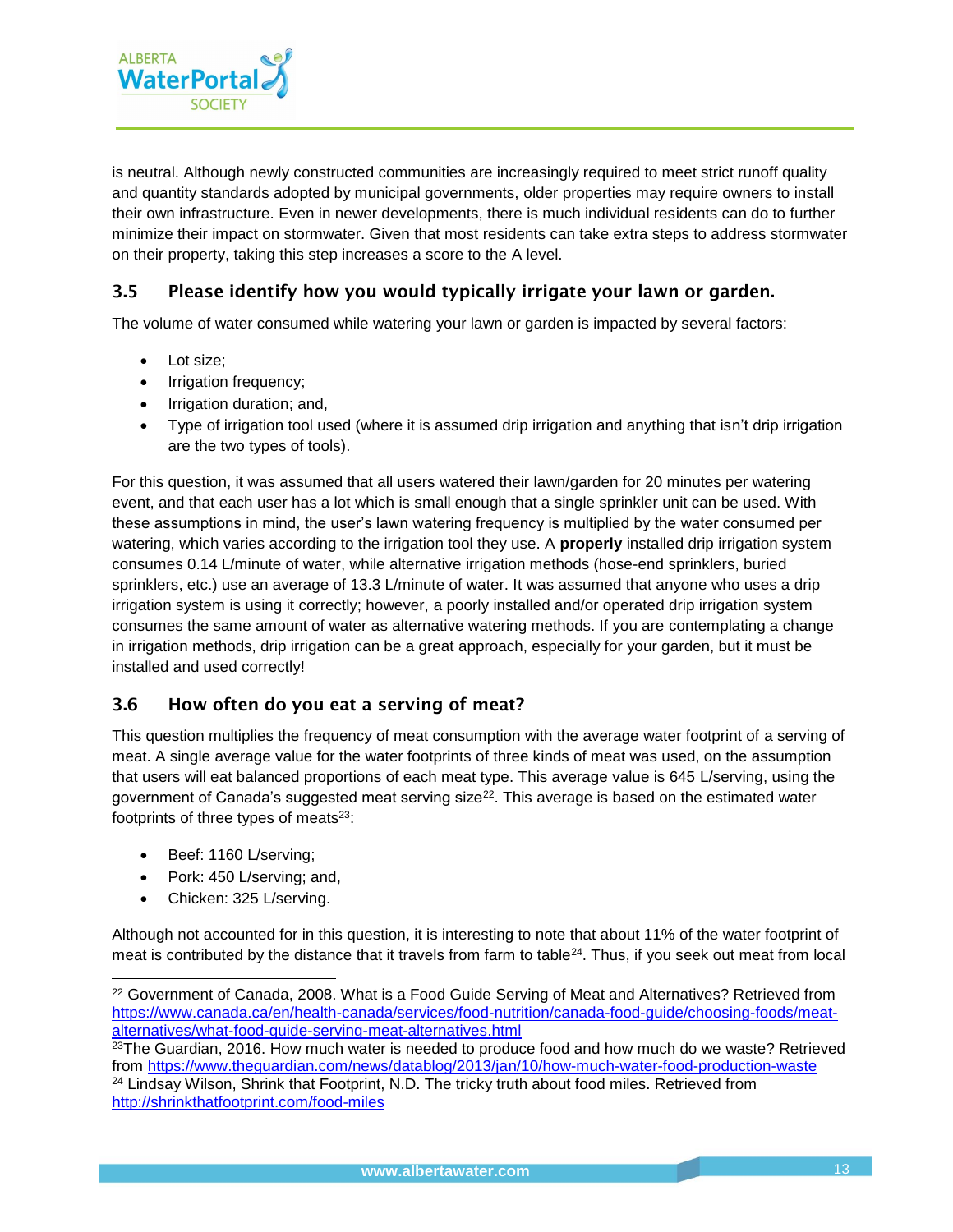

sources, your water footprint for meat may decrease by as much as 11%. You can find more information about food footprints [here.](http://shrinkthatfootprint.com/food-miles)

#### <span id="page-13-0"></span>3.7 In which organization would you invest your money?

This question assigns a water stewardship score to users based on where they would make an investment, under the condition that all \$10,000 must be invested in a single organization. The score assigned to each option assumes the following:

- The charitable watershed organization is directly improving water quality and quantity locally or around the world through its core activities (score of A);
- The company reporting on water consumption and environmental performance has a significant positive impact on the environment and is taking the lead on initiatives and policies that will reduce humanity's global water impacts (score of B);
- The company that claims to support environmental stewardship has a neutral impact, since they may be trying to limit their overall impacts on water, but could be doing more (score of C); and,
- The company whose core business consumes large volumes of water may have global/organizational policies and strategies which support water stewardship, but in practice is adversely affecting some watersheds and local communities (score of D).

#### <span id="page-13-1"></span>3.8 How often do you check your household plumbing for leaks?

This question links the frequency of checking for household plumbing leaks to the average water wasted annually due to these leaks. It is estimated that as much as 38,000 L of potable water can be wasted per household, per year due to leaks<sup>25</sup>. To address this, it is recommended that homeowners check their house twice per year for leaks<sup>26</sup>. As indicated in the table below, the frequency of checks indicated by Quiz users is used to scale the total water lost per year, assuming that checking for leaks more frequently will reduce the volume of water wasted, but that not all leaking can be completely prevented.

| <b>Frequency of checks</b> | <b>Annual water loss (L/year)</b> |
|----------------------------|-----------------------------------|
| Twice per year             | 7,600                             |
| Once per year              | 22,800                            |
| Less than once per year    | 28,500                            |
| I don't know / never       | 38,000                            |

#### <span id="page-13-2"></span>3.9 How often do you wash your dishes?

l

This question assesses the local water footprint of washing dishes, either by hand or in a dishwasher. It is assumed, on average, users are washing dishes for themselves and one other person (roommate, partner,

<sup>25</sup> United States Environmental Protection Agency, 2017. Fix a Leak Week. Retrieved from <https://www.epa.gov/watersense/fix-leak-week>

<sup>&</sup>lt;sup>26</sup> City of Calgary, 2017. Take the Leaky Toilet Test. Retrieved from [http://www.calgary.ca/UEP/Water/Pages/Water-conservation/Indoor-water-conservation/Water-leaks-and](http://www.calgary.ca/UEP/Water/Pages/Water-conservation/Indoor-water-conservation/Water-leaks-and-basic-repairs/Leaky-Toilet-Test.aspx)[basic-repairs/Leaky-Toilet-Test.aspx](http://www.calgary.ca/UEP/Water/Pages/Water-conservation/Indoor-water-conservation/Water-leaks-and-basic-repairs/Leaky-Toilet-Test.aspx)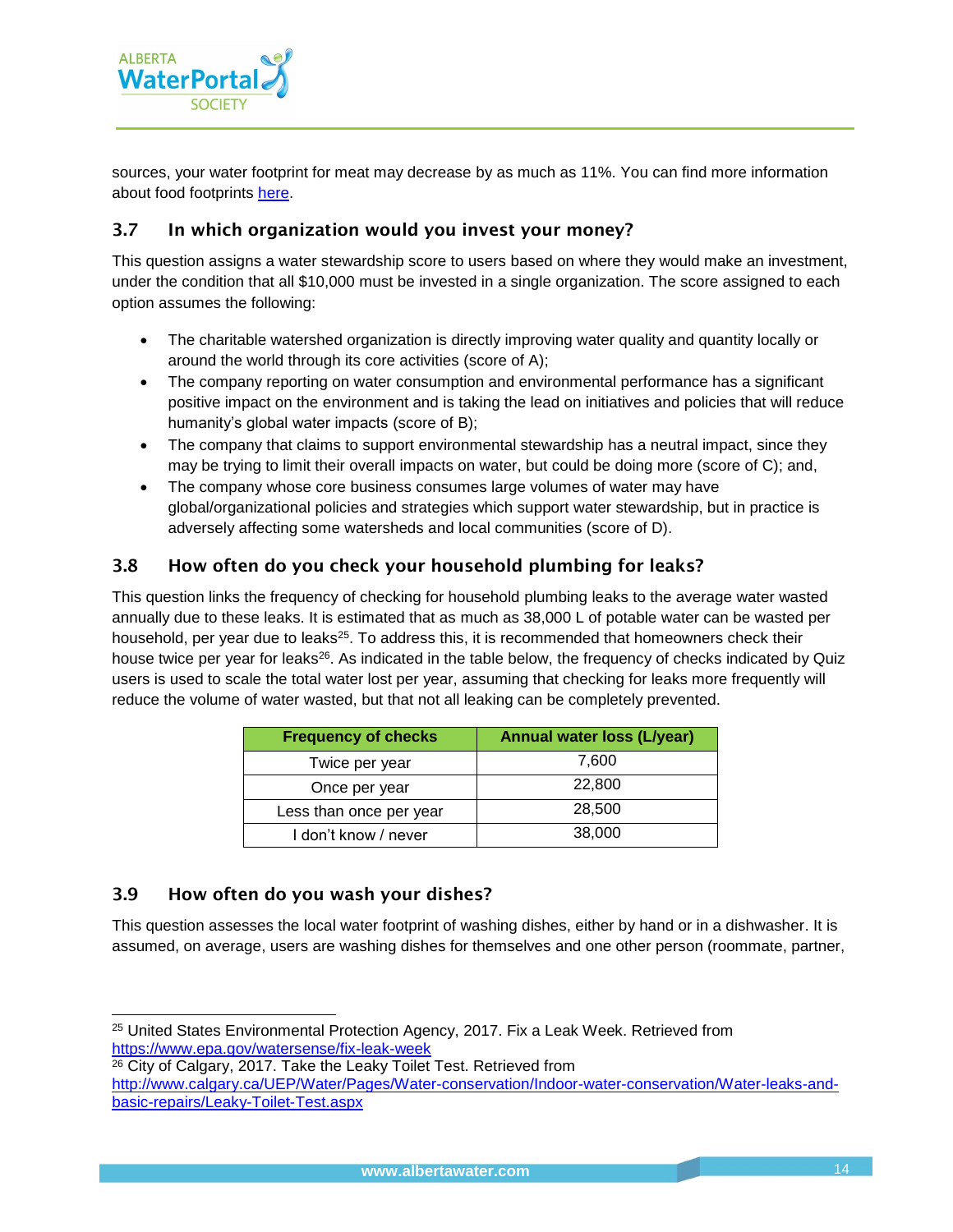

l

child, etc.) and one load is washed each day, either in the sink or in the dishwasher. The average water consumption of each dishwashing method is as follows<sup>27</sup>:

- Eco-star dishwasher: 12 L/load;
- Basic dishwasher: 26 L/load:
- Handwashing: 102 L/load; and,
- Handwashing while running the tap: 179 L/load.

#### <span id="page-14-0"></span>3.10 What are your driving habits?

This question accounts for the user's water footprint related to driving, assuming that eight liters of water are used to produce one liter of gasoline <sup>28</sup>. This is multiplied by the typical frequency of tank filling and the size of the user's gas tank to estimate the user's annual water consumption related to driving. For hybrids, compact cars, and sedans, an average tank size of 50 L was used, while the average tank size for vans, trucks, and SUVs was 90  $L^{29}$ . The implications of driving an electric car are not considered in this question, since the water footprint of driving an electric car depends on how the electricity was produced (e.g. coal plants and solar farms would consume water differently). The water quality impacts of driving and gasoline consumption are also not directly contemplated in this question, but are important for users to consider when making transportation choices. For example, did you know that oils, heavy metals, and other contaminants can accumulate on roads and be washed through storm drains to local water bodies?

#### <span id="page-14-1"></span>3.11 How do you typically dispose of common household waste?

This question assigns users a water stewardship score based on where they choose to dispose of typical household waste, grouped into two categories:

- 1. Old medicine includes off the shelf products (e.g. Advil) as well as prescription drugs; and,
- 2. Household waste includes floss and sanitary products, such as tampons, sanitary wipes, and napkins.

Any response indicating that users dispose of old medicine into the water system results in an E score; as noted in Section 2.11, releasing medicinal products into local water bodies can have severe negative impacts. Instead, old medicine should be brought to your local pharmacy for disposal<sup>30</sup>. Similarly, household waste, such as floss and sanitary products, should be thrown into the garbage, rather than down the drain. Disposing of both types of waste in the preferred location results in an A score – throwing things out in the right place is an easy way to have a significant positive water impact.

<sup>&</sup>lt;sup>27</sup> Alina Bradford, CNET, 2017. Dishwasher vs. hand-washing: What saves more water. Retrieved from <https://www.cnet.com/how-to/how-much-water-do-dishwashers-use/>

<sup>&</sup>lt;sup>28</sup> East Central Illinois Regional Water Supply Planning Committee, N.D. Water Use by Ethanol Compared to Other Industries. Retrieved from [http://www.rwspc.org/documents/wateruse\\_otherindustries\\_0608.pdf](http://www.rwspc.org/documents/wateruse_otherindustries_0608.pdf)

<sup>&</sup>lt;sup>29</sup> Meg Michelle, It Still Runs, N.D. What is the Average Size of an Automobile Gas Tank? Retrieved from <https://itstillruns.com/average-size-automobile-gas-tank-6787985.html>

<sup>30</sup> Alberta Pharmacists' Association, N.D. Medication Disposal. Retrieved from [http://www.rxa.ca/for-the](http://www.rxa.ca/for-the-public/medication-disposal.aspx)[public/medication-disposal.aspx](http://www.rxa.ca/for-the-public/medication-disposal.aspx)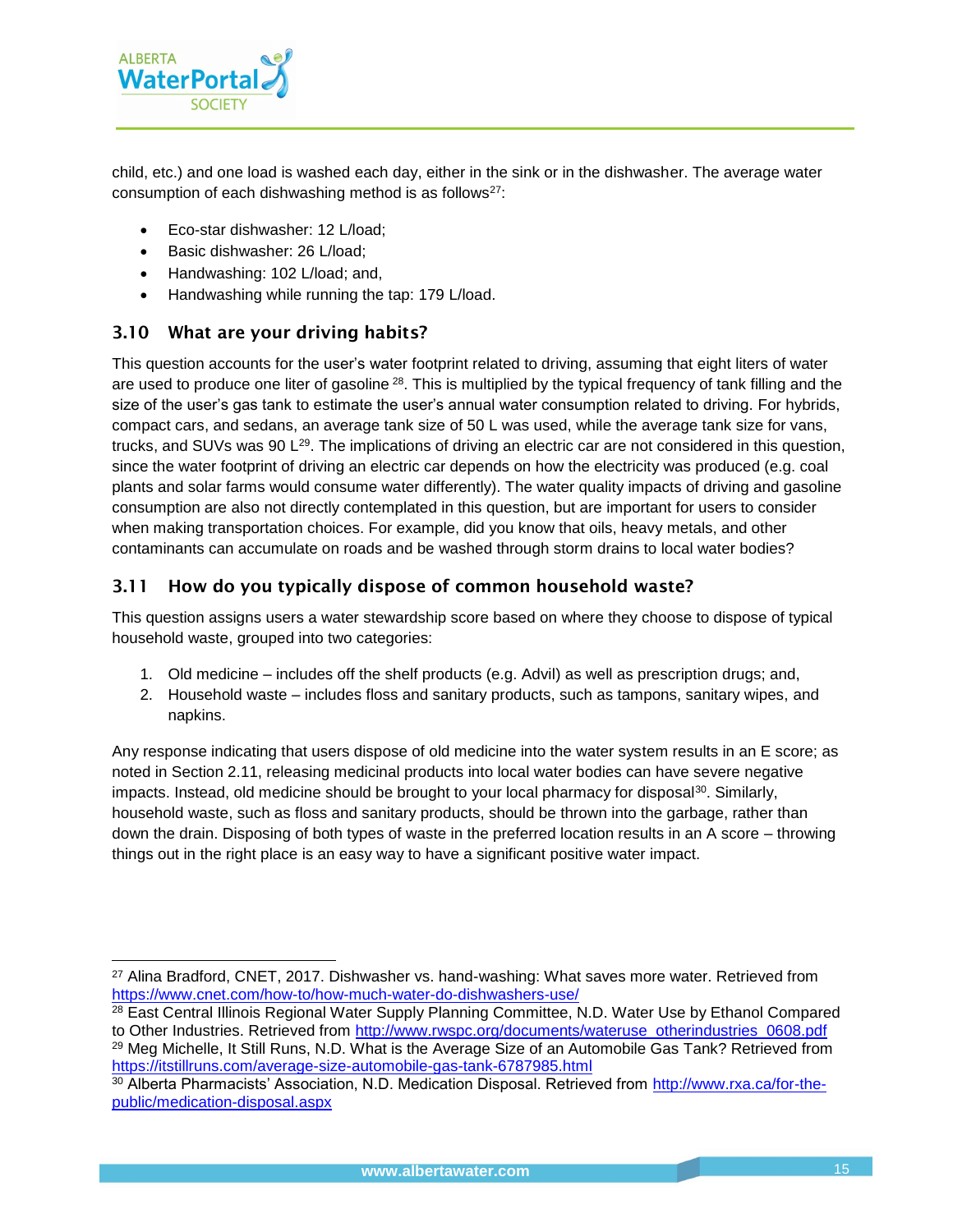

#### <span id="page-15-0"></span>3.12 How do you typically wash your car?

In this question, it is assumed that all cars are equally dirty when they are washed, and if washed in a professional facility, there is no difference in duration of wash, volume of water used, nature of cleaning materials used, and so on. Thus, the relevant difference is whether or not users own a car, and where they choose to wash it if they do. A water stewardship score is assigned based on how users typically wash their car (refer to Section 2.12 for additional details):

- Washing at home score of E. It is assumed effluent from the washing process flows through storm drains into local water bodies, without treatment;
- Washing at a professional facility score of C. It is assumed that professional facilities, regardless of type, use less water than at-home washing and send their effluent to wastewater treatment facilities, rather than to the storm drain system; and,
- Not owning a car at all score of B. The water quality and quantity effects of washing a car are eliminated by the absence of a car.
- Not washing your car Score of C. Even though users who don't wash their car aren't consuming water at a car wash or at home, they are still having a water *quality* impact, since the rain that washes their car for them will carry the contaminants on their car into the storm drain system. Cars can collect toxic contaminants (e.g. heavy metals), oils, and grease throughout normal use, and rainfall will typically wash all of these into storm drains. This is not as bad as washing your car on your driveway, however, since there is no addition of soap and other manmade products.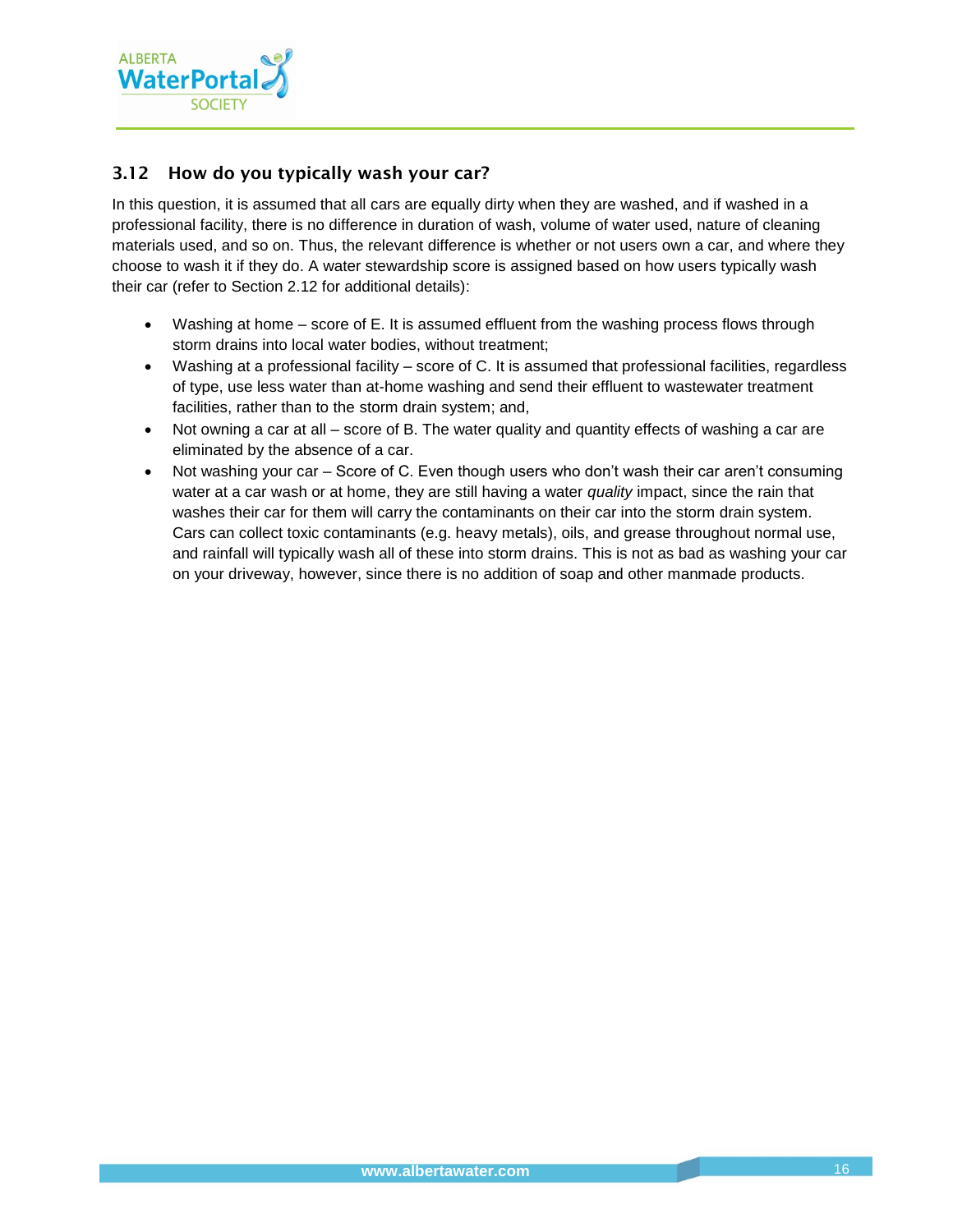

## <span id="page-16-0"></span>4.0 Limitations of the Quiz

While we hope the Quiz was fun and informative, we do recognize it's not perfect. Although it contains useful information, the Quiz has limitations, and it is important to understand these when considering your results and how we can improve water stewardship in general. The Quiz was primarily constrained by the amount of detail and specificity that could be incorporated into the range of questions, their answers, and associated quantitative measures on water quality and quantity.

One manifestation of this limitation in detail and specificity is that all questions are equally weighted; however, in reality some actions may have more bearing on cumulative water impacts than others. This means that while the responses to each question are given a score  $A - E$ , we were unable to distinguish between the "A" of one question and the "A" of another. For example, eating meat regularly consumes much more water than flushing toilets, yet the responses for both question are only ranked  $A - E$  for quantity, and the type of toilet you have has a negligible impact on local water quality. Ideally, we would be able to rank all questions on the same scale, to better communicate the impacts of each decision and enable people to focus on what can have the biggest impact.

Although we speak to it in this report, the concept of cumulative water effects is an area of scientific uncertainty and this limited understanding of the interaction among physical processes that govern cumulative water impacts is also reflected in the Quiz. Ideally, we would scale up the water quality and quantity scores of each user at three levels: a neighborhood, city, and provincial scale. This would give users an idea of the cumulative effects of their decisions. For example, if everyone in Alberta consumed water at the rate of a given user, then a city collectively consume a certain number of Olympic swimming pools each year. Adding this cumulative context can be an effective way to show users that the simple decisions they make each day *do* matter, since everyone around them and around the world is also faced with similar decisions of their own. An extension of this would be to compare the cumulative effects associated with a user to a baseline or base case, to indicate whether their actions are sustainable on a larger scale. An exceptional water steward would produce scaled up effects that would *improve* water resources compared to this baseline, while a poor water steward would produce scaled up effects associated with water use that is *worse* than our current reality. Many of the inter-scale relationships are nonlinear however, so using simple scaling factors would be difficult. More research is needed to determine the most appropriate methods for scaling individual actions-up to various scales.

Finally, we would ideally be able to tune the Quiz by testing it on a large sample audience, to ensure our scoring is truly reflective of the average user. Efforts were taken to perform this tuning with a small group of test users; however, access to a slightly larger sample group for this step would be an ideal way of improving the Quiz. As such, we kindly request your input by contacting the Alberta Water Portal Society.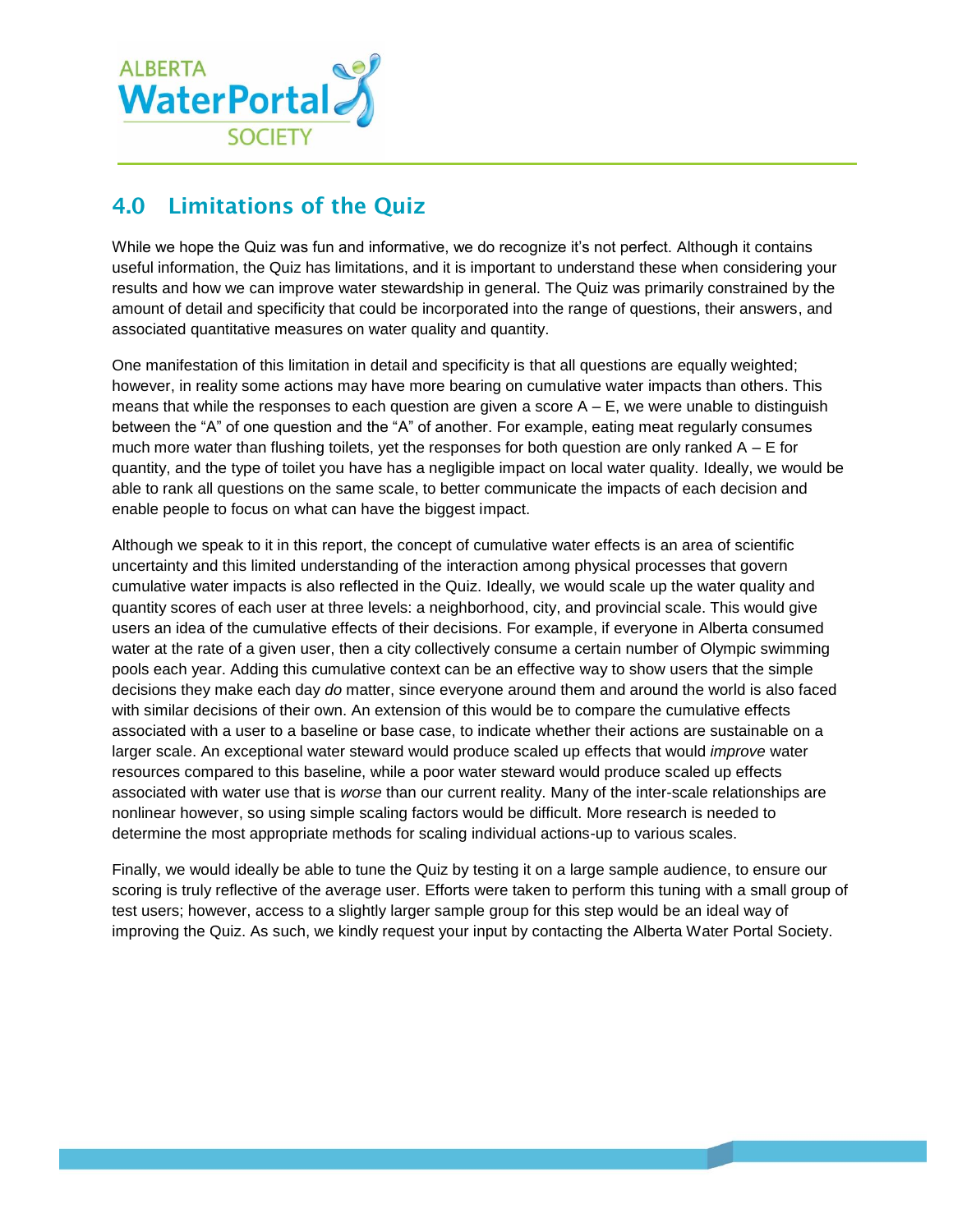

## <span id="page-17-0"></span>5.0 More information

For more information please contact:

#### **Alberta WaterPortal Society**

#200, 3512 – 33 Street NW Calgary Alberta T2L 2A6 403-210-5270 [info@albertawatersmart.com](mailto:info@albertawatersmart.com) [www.albertawater.com](http://www.albertawater.com/)

Charitable Registration Number: 80712 1876 RR0001.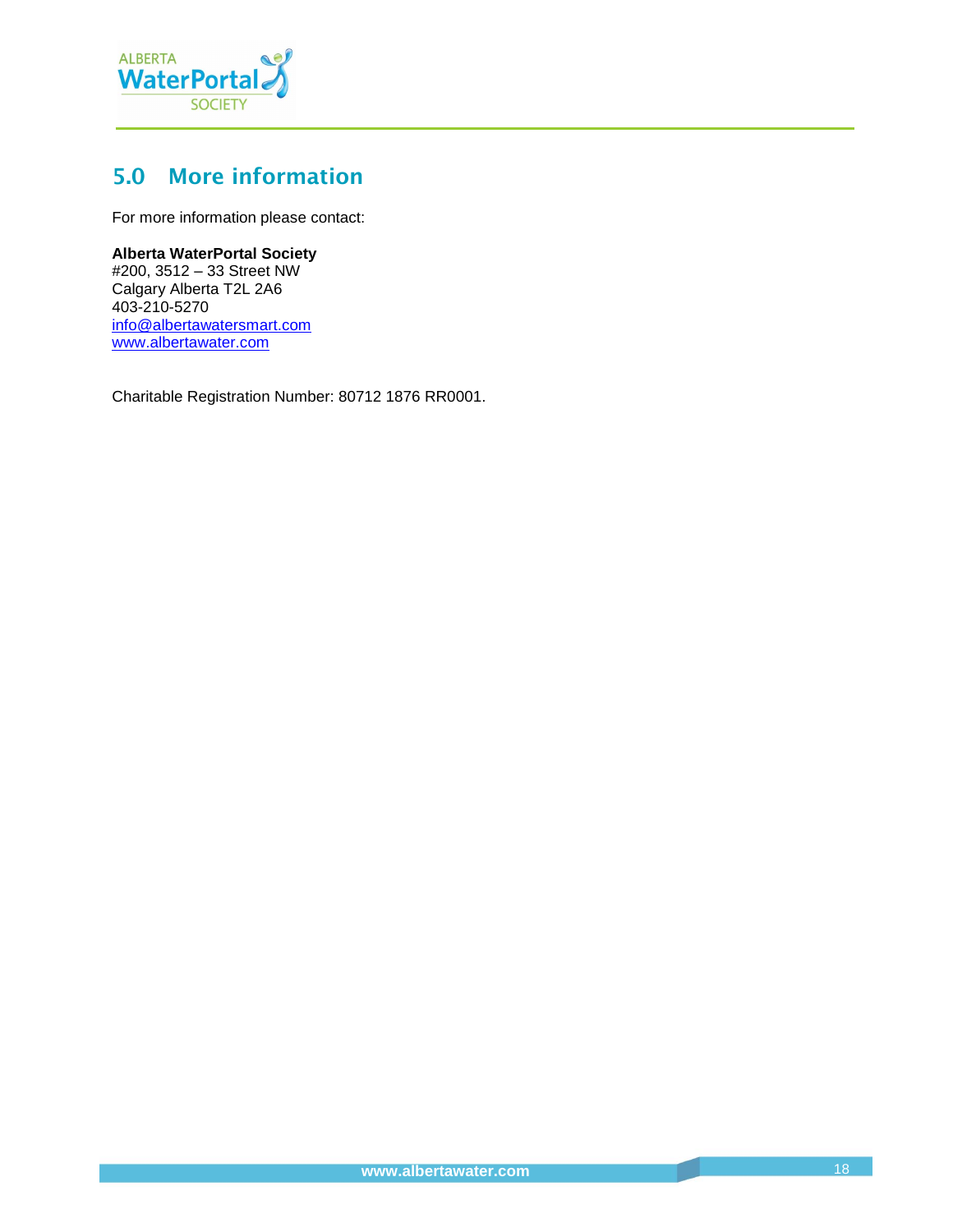

## <span id="page-18-0"></span>Appendix A – List of Water Organizations

Check out these organizations to learn more about water stewardship and how you can become involved in local, national, and international water conservation activities.

| <b>Organization Name</b>                            | <b>Link to Organization website</b>                                                                                                         |
|-----------------------------------------------------|---------------------------------------------------------------------------------------------------------------------------------------------|
| Alberta WaterPortal Society                         | https://albertawater.com/                                                                                                                   |
| <b>River Valley Alliance</b>                        | http://www.rivervalley.ab.ca/                                                                                                               |
| RiverWatch Alberta                                  | www.riverwatch.ab.ca/                                                                                                                       |
| <b>Elbow River Watershed Partnership</b>            | https://erwp.org/                                                                                                                           |
| <b>Ghost Watershed Alliance Society</b>             | http://www.ghostwatershed.ca/GWAS/index.html                                                                                                |
| Keepers of the Athabasca Society                    | http://www.keepersofthewater.ca/athabasca                                                                                                   |
| North Saskatchewan Riverkeeper                      | https://saskriverkeeper.ca/                                                                                                                 |
| Alberta Lake Management Society                     | https://alms.ca/                                                                                                                            |
| <b>Calgary River Valleys</b>                        | http://calgaryrivervalleys.org/                                                                                                             |
| Cows and Fish                                       | http://cowsandfish.org/                                                                                                                     |
| Waterlution                                         | https://waterlution.org/                                                                                                                    |
| <b>Ducks Unlimited Canada</b>                       | http://www.ducks.ca/places/alberta/                                                                                                         |
| <b>Trout Unlimited Canada</b>                       | https://tucanada.org/                                                                                                                       |
| Alberta Low Impact Development<br>Partnership       | http://www.alidp.org/                                                                                                                       |
| Alberta Water Council                               | https://www.awchome.ca/                                                                                                                     |
| Canadian Water Network                              | http://www.cwn-rce.ca/                                                                                                                      |
| Watershed Planning and Advisory<br>Councils (WPACs) | http://aep.alberta.ca/water/programs-and-services/water-for-<br>life/partnerships/watershed-planning-and-advisory-<br>councils/default.aspx |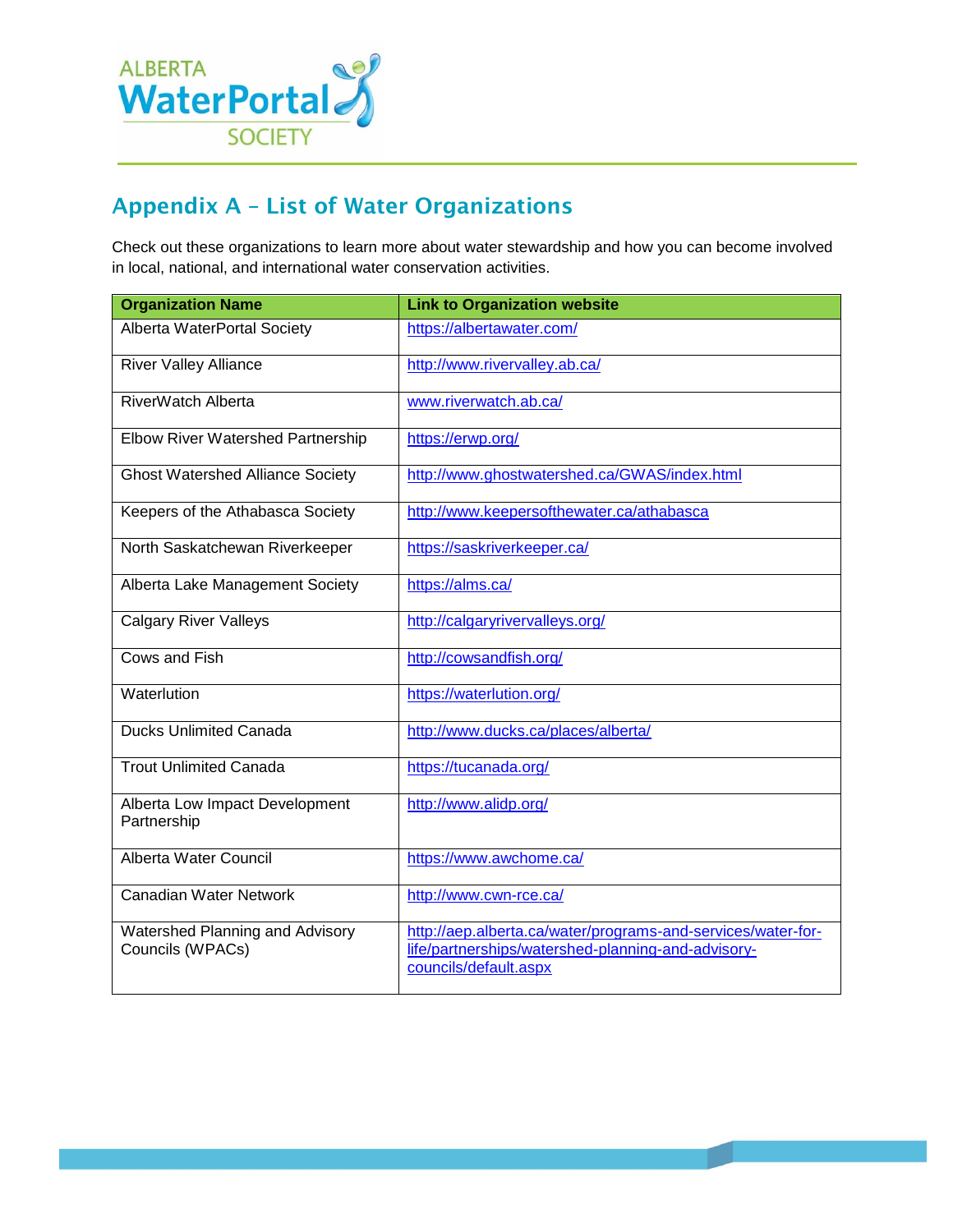

## <span id="page-19-0"></span>Appendix B – List of questions

| <b>Question</b>                                                                    | <b>Response Options</b>                                                            | <b>Water</b><br><b>Stewardship</b><br><b>Score</b> |
|------------------------------------------------------------------------------------|------------------------------------------------------------------------------------|----------------------------------------------------|
| Do you have a low<br>flow toilet? If you<br>don't know or are                      | Yes.                                                                               | A                                                  |
| unsure, select "No"                                                                | No.                                                                                | D                                                  |
| When you shower,<br>do you?                                                        | Use a low flow showerhead, and limit showers to five minutes or<br>less?           | A                                                  |
|                                                                                    | Use a low flow showerhead, but shower for longer than five<br>minutes?             | D                                                  |
|                                                                                    | Use a normal flow showerhead, and limit showers to five minutes or<br>less?        | B                                                  |
|                                                                                    | Use a normal flow showerhead, and shower for longer than five<br>minutes?          | E                                                  |
| In an average week,                                                                | Never.                                                                             | A                                                  |
| how often do you<br>consume bottled                                                | Once or twice a week.                                                              | $\mathsf{C}$                                       |
| water (assume                                                                      | Every other day.                                                                   | D                                                  |
| 500mL bottles)?                                                                    | Every day.                                                                         | E                                                  |
|                                                                                    | More than one bottle per day.                                                      | E                                                  |
| Do you have a rain<br>barrel, bioswale, rain<br>garden, or any other<br>Low Impact | Yes.                                                                               | A                                                  |
| Development (LID)<br>on your property?                                             | No.                                                                                | C                                                  |
| Please identify how                                                                | Water it once per week or less, using drip irrigation.                             | B                                                  |
| you would typically<br>irrigate your lawn or                                       | Water it once per week or less, using traditional (sprinkler/hose)<br>irrigation.  | D                                                  |
| garden, assuming                                                                   | Water it twice per week or more, using drip irrigation.                            | B                                                  |
| there was no rain<br>that week.                                                    | Water it twice per week or more, using traditional (sprinkler/hose)<br>irrigation. | E                                                  |
|                                                                                    | I have a lawn or garden that doesn't need to be watered.                           | A                                                  |
|                                                                                    | I don't have a lawn or garden.                                                     | C                                                  |
| In an average week,                                                                | Never.                                                                             | A                                                  |
| how many times do                                                                  | Once or twice a week.                                                              | B                                                  |
| you eat a serving of<br>meat?                                                      | Every other day.                                                                   | C                                                  |
|                                                                                    | Every day.                                                                         | D                                                  |
|                                                                                    | More than once a day.                                                              | E                                                  |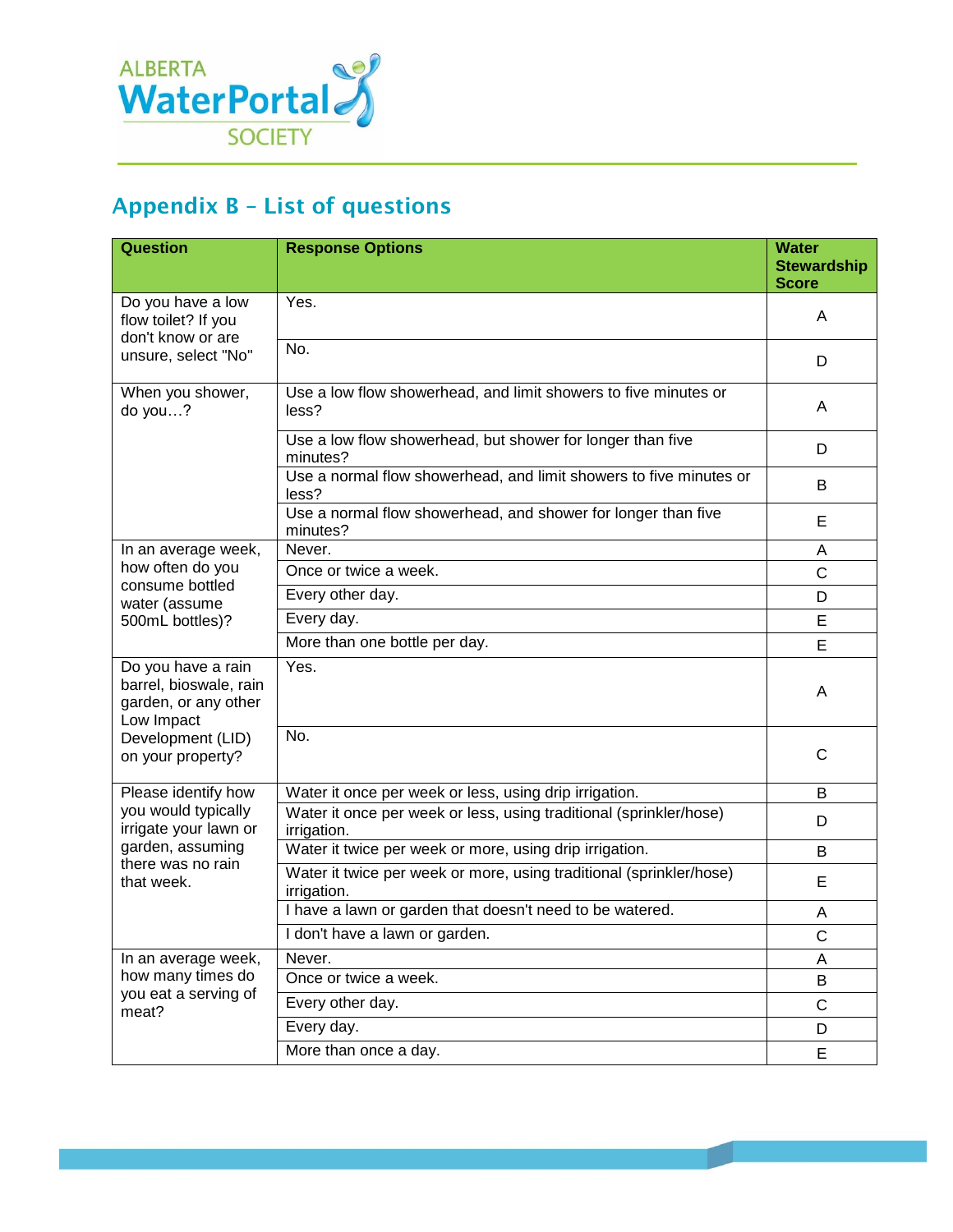

| <b>Question</b>                                                                                                    | <b>Response Options</b>                                                                                                                                                                                                                                             | <b>Water</b><br><b>Stewardship</b><br><b>Score</b> |
|--------------------------------------------------------------------------------------------------------------------|---------------------------------------------------------------------------------------------------------------------------------------------------------------------------------------------------------------------------------------------------------------------|----------------------------------------------------|
| Imagine you recently<br>inherited \$10,000,<br>with a condition that<br>you must invest it in<br>one of these four | A company that offers a return on investment of 20% per year. This<br>company reports on their water consumption and environmental<br>performance in annual reports. You recognize this company's name<br>from news stories where they have helped the environment. | B                                                  |
| organizations. In<br>which organization<br>would you invest<br>your money?                                         | A company that offers a return on investment of 35% per year. This<br>company says on their website that they support environmental<br>stewardship, but you can't easily find information about their<br>performance.                                               | $\mathsf{C}$                                       |
|                                                                                                                    | A company that offers a return on investment of 50% per year. This<br>company's core business requires consuming large volumes of<br>water and has put strain on local communities in some cases,<br>although it has a global sustainability plan.                  | D                                                  |
|                                                                                                                    | A charitable watershed organization (i.e. making a donation).                                                                                                                                                                                                       | A                                                  |
| How often do you (or<br>your landlord/the                                                                          | Twice per year or more.                                                                                                                                                                                                                                             | A                                                  |
| homeowners) check<br>your household                                                                                | Once per year.                                                                                                                                                                                                                                                      | B                                                  |
| plumbing (toilets,<br>faucets, piping) for                                                                         | Less than once per year.                                                                                                                                                                                                                                            | D                                                  |
| leaks?                                                                                                             | I don't know / never.                                                                                                                                                                                                                                               | E                                                  |
| How do you wash                                                                                                    | I have an eco-star dishwasher.                                                                                                                                                                                                                                      | A                                                  |
| your dishes?                                                                                                       | I have a dishwasher that is not eco-star.                                                                                                                                                                                                                           | $\mathsf{C}$                                       |
|                                                                                                                    | I wash dishes by hand, but I do my best to minimize water use.                                                                                                                                                                                                      | D                                                  |
|                                                                                                                    | I wash dishes by hand, and leave the tap on between rinses.                                                                                                                                                                                                         | E                                                  |
| What are your driving<br>habits?                                                                                   | I don't have a vehicle.                                                                                                                                                                                                                                             | A                                                  |
|                                                                                                                    | I have a hybrid, compact, or sedan, which I fill up once per week or<br>more.                                                                                                                                                                                       | D                                                  |
|                                                                                                                    | I have a hybrid, compact, or sedan, which I fill up less than once per<br>week.                                                                                                                                                                                     | B                                                  |
|                                                                                                                    | I have a van, truck, or SUV, which I fill up once per week or more.                                                                                                                                                                                                 | E                                                  |
|                                                                                                                    | I have a van, truck, or SUV, which I fill up less than once per week.                                                                                                                                                                                               | $\mathsf{C}$                                       |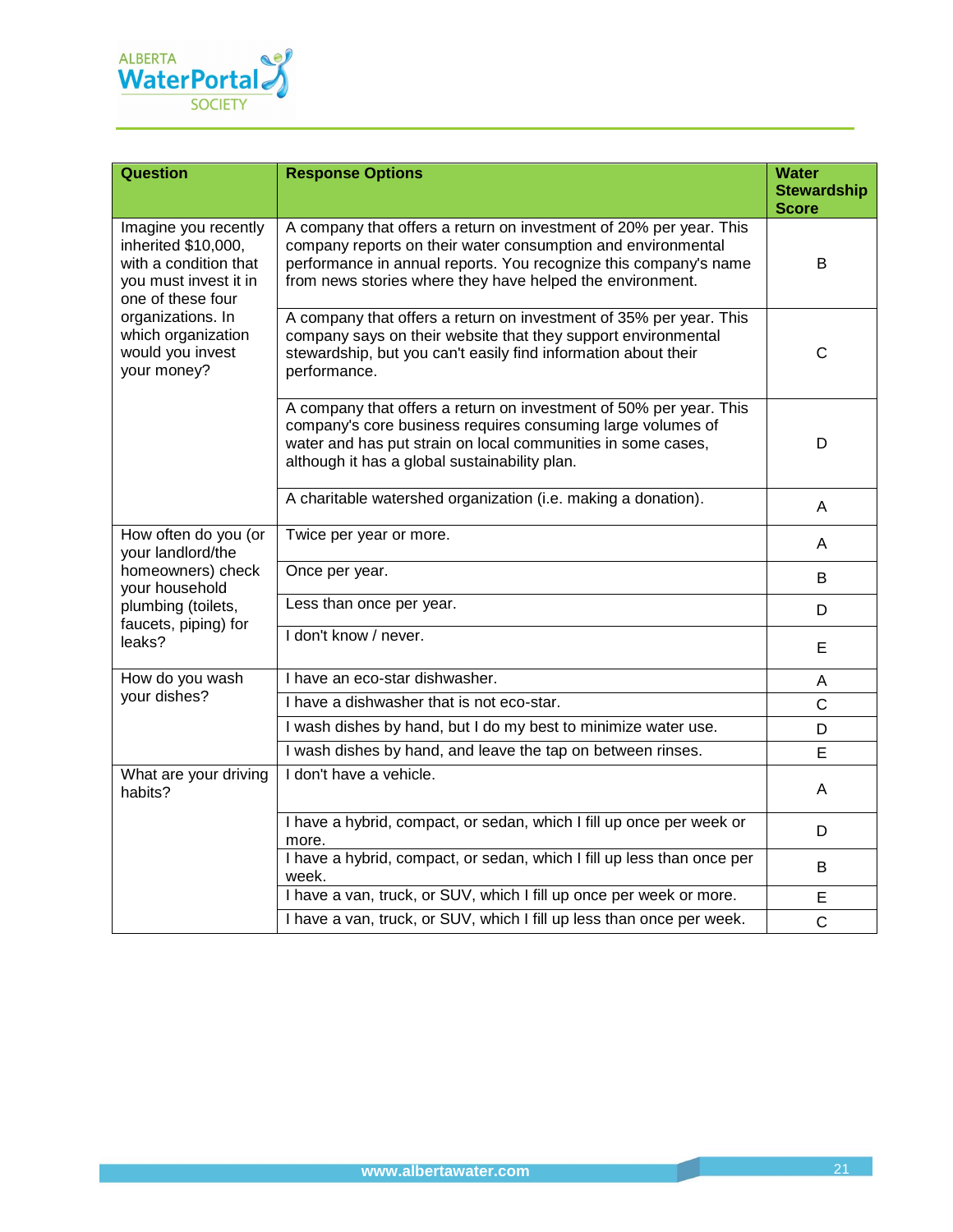

| Question                                                                       | <b>Response Options</b>                                                                                                                                  | <b>Water</b><br><b>Stewardship</b><br><b>Score</b> |
|--------------------------------------------------------------------------------|----------------------------------------------------------------------------------------------------------------------------------------------------------|----------------------------------------------------|
| How do you typically<br>dispose of common<br>household wastes?                 | I dispose of old medicine by bringing it to the pharmacy, and I<br>dispose of other items, such as floss and sanitary products, in the<br>garbage.       | A                                                  |
| Typical household<br>waste can include<br>old medicine (e.g. off<br>the shelf, | I dispose of old medicine by bringing it to the pharmacy, and I<br>dispose of other items, such as floss and sanitary products, in my<br>sink or toilet. | D                                                  |
| prescriptions), floss,<br>and sanitary<br>products (e.g.                       | I dispose of old medicine in the sink or toilet, and I dispose of other<br>items, such as floss and sanitary products, in the garbage.                   | Е                                                  |
| tampons, wet wipes,<br>napkins).                                               | I dispose of old medicine in the sink or toilet and I dispose of other<br>items, such as floss and sanitary products, in my sink or toilet.              | E                                                  |
| How do you typically                                                           | At home on my driveway or on the street.                                                                                                                 | E                                                  |
| wash your car?                                                                 | At an automatic or self-serve car wash.                                                                                                                  | C                                                  |
|                                                                                | I don't have a vehicle.                                                                                                                                  | B                                                  |
|                                                                                | I have a vehicle, but I don't wash it.                                                                                                                   | C                                                  |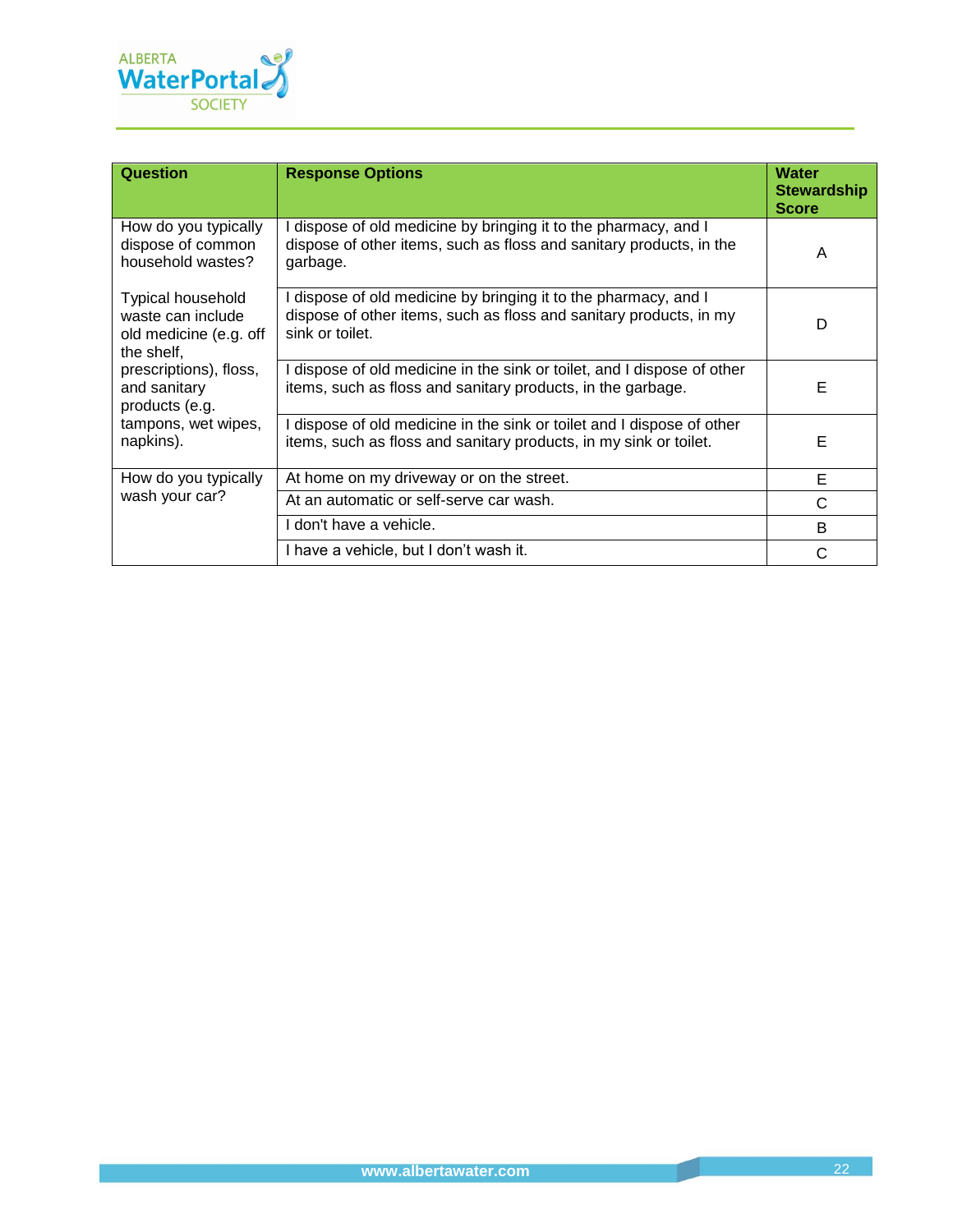

## <span id="page-22-0"></span>Appendix C – Giving a final score

| Number of times user's answer<br>scored in each level A - E |     |          |          |       | Message to user                                                                                                                                                                                                                                                                                                                                                                                                                                                                                                                                                                                                                                                                                                 |
|-------------------------------------------------------------|-----|----------|----------|-------|-----------------------------------------------------------------------------------------------------------------------------------------------------------------------------------------------------------------------------------------------------------------------------------------------------------------------------------------------------------------------------------------------------------------------------------------------------------------------------------------------------------------------------------------------------------------------------------------------------------------------------------------------------------------------------------------------------------------|
| B<br>$\mathbf C$<br>E.<br>D<br>A                            |     |          |          |       |                                                                                                                                                                                                                                                                                                                                                                                                                                                                                                                                                                                                                                                                                                                 |
| >5                                                          |     | $<$ 2    | $<$ 2    | $2$   | Way to go - you are an excellent water steward and your daily choices<br>are having a tremendous positive local and global water impact. If your<br>whole neighborhood, or the whole province of Alberta, made the same<br>choices as you, there would be a significant reduction to water<br>challenges in Alberta and around the world. Keep up the good work and<br>spread the word to your friends and family to encourage others to be<br>better water stewards!                                                                                                                                                                                                                                           |
| >3                                                          |     | $\leq$ 4 | $3$      | $<$ 2 | Nice work - you are a good water steward and your daily choices are<br>having a positive local and global water impact. If your whole<br>neighborhood, or the whole province of Alberta, made the same choices<br>as you, there would be a reduction to water challenges in Alberta and<br>around the world. There is still some room for you to improve; think hard<br>about your water habits (and read our report) to see if you can make any<br>changes, and encourage your friends and family to do the same!                                                                                                                                                                                              |
|                                                             |     |          | $\leq 4$ | $<$ 3 | Not bad - you are an average water steward and your daily choices are<br>having a neutral local and global water impact compared to most<br>Albertans. However, the province and the world are still faced with water<br>quality and quantity challenges, so there is work to be done. Take some<br>time to review your daily choices (and read our report.) to uncover some<br>habits you can change to become a better water steward, and<br>encourage your friends and family to do the same!                                                                                                                                                                                                                |
| <                                                           | $3$ | <4       |          |       | Could be better - you are a below average water steward and your daily<br>choices leave you with opportunities for you to improve your water<br>stewardship. If your whole neighborhood, or the whole province of<br>Alberta, made the same choices as you, the current water quality and<br>quantity challenges facing us would be even worse. Reading our report<br>and thinking about your lifestyle is a great place to start uncovering<br>some ways to reduce your water impacts and improve your water<br>stewardship score. Talk with your family and friends too about ways to<br>improve, and come back to try this quiz in a few weeks. We are all water<br>stewards, and everyone's actions matter! |
| <2                                                          | <3  | <4       |          | >3    | Could do much better - you are well below average in your daily water<br>stewardship and there are many opportunities for you to improve. If your<br>whole neighborhood, or the whole province of Alberta, made the same<br>choices as you, we would face significant and unsustainable water<br>challenges. We highly recommend you read our accompanying report to<br>learn some ways to reduce your water impacts and improve your water<br>stewardship score. Talk with your family and friends too about ways to<br>improve, and come back to try this quiz after a little while to see if you've<br>improved. We are all water stewards, and everyone's actions matter!                                   |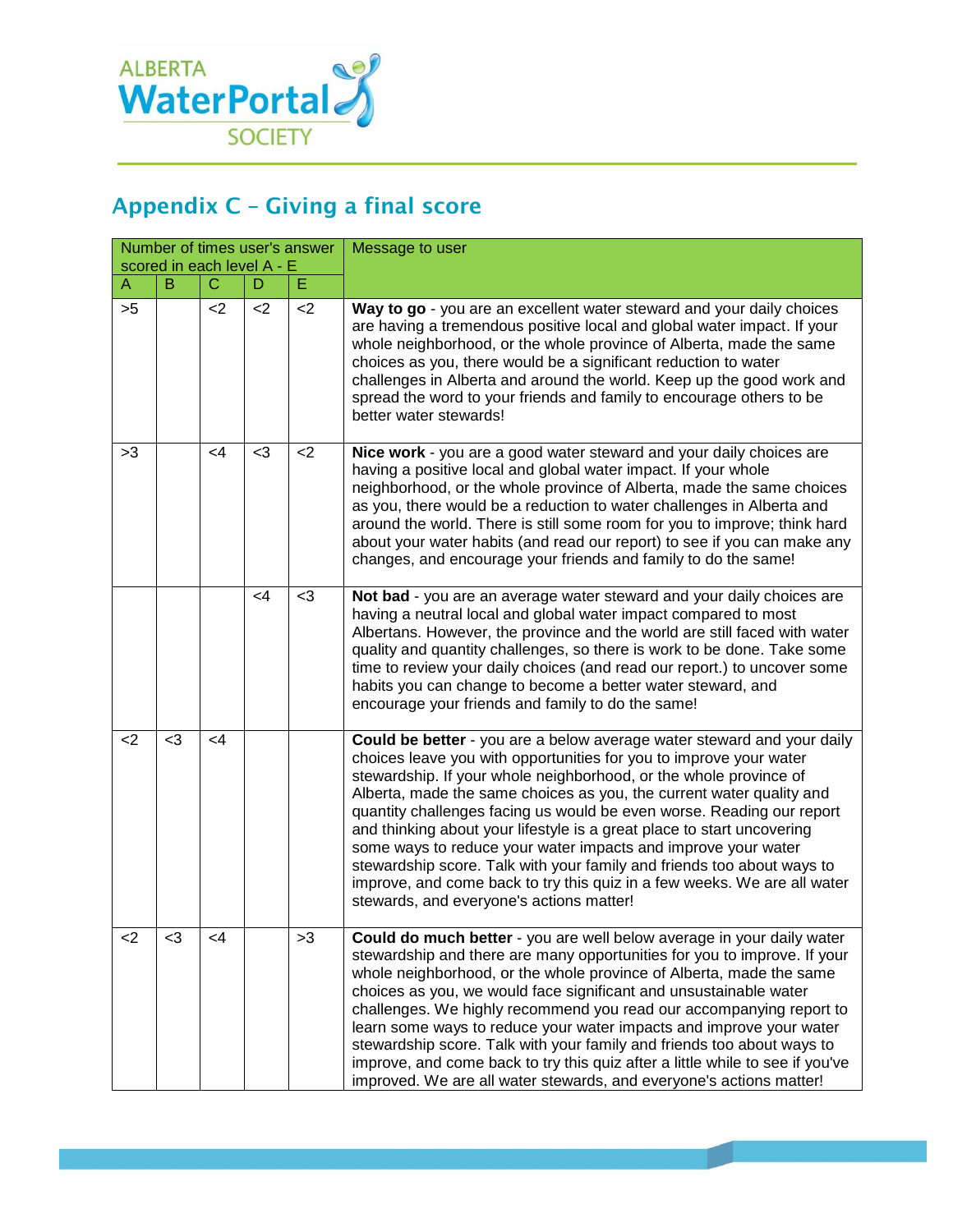

The above table defines the limits for the five main water stewardship scoring categories. These categories and their respective limits were developed to capture the broadest possible range of responses from typical users. However, there are additional possible responses which do not fit the above limits. For example, if a user scores a large number of "A" answers, as well as a large number of "E" answers, they will not fit the top nor the bottom categories from the table above. To account for this, we developed supplementary ranges for these rare cases. If a user's response doesn't fit into one of the primary ranges from the table above, it will be sorted into a supplementary range per the table below. As indicated in the table below, responses satisfying the supplementary ranges are categorized within one of the five main categories above.

| Number of times user's answer<br>scored in each level A - E |  |  | Water stewardship score category |                        |
|-------------------------------------------------------------|--|--|----------------------------------|------------------------|
| в<br>Е<br>G<br>D<br>$\overline{A}$                          |  |  |                                  |                        |
| >6                                                          |  |  |                                  | Way to go              |
| >5                                                          |  |  | <4                               | Not bad                |
| >2                                                          |  |  | $\leq$ 3                         | <b>Could be better</b> |
| >2                                                          |  |  | >2                               | <b>Not bad</b>         |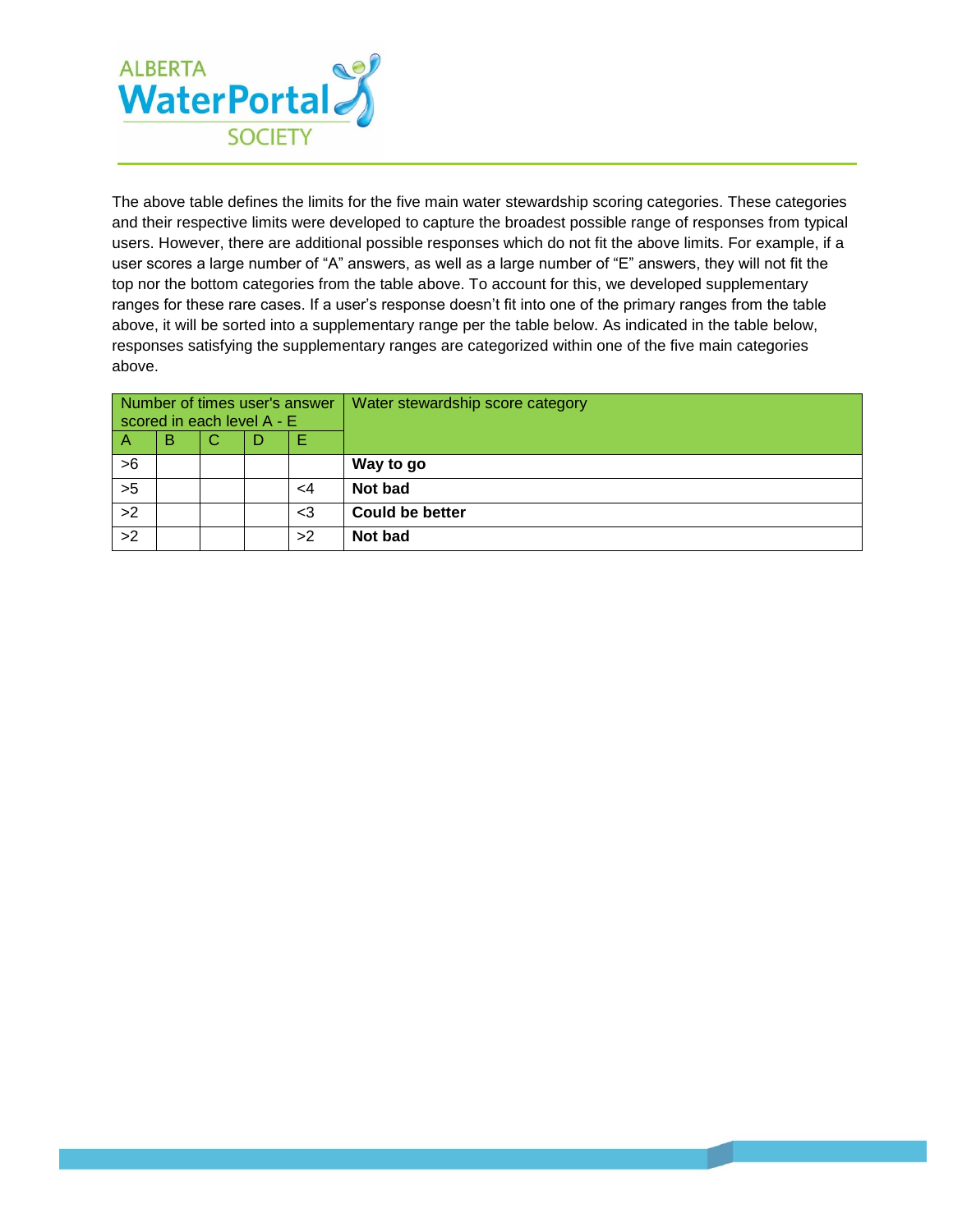

## <span id="page-24-0"></span>Appendix D – Did you know?

This appendix includes all the "Did you know?" information developed for the Quiz. Some "Did you know?" information is linked to specific questions, while some are general tips for reducing your water footprint.

| <b>Context</b>                            | Did you know?                                                                                                                                                                                                                                                                                                                            |
|-------------------------------------------|------------------------------------------------------------------------------------------------------------------------------------------------------------------------------------------------------------------------------------------------------------------------------------------------------------------------------------------|
| Question 1 - Dual<br><b>Flush Toilets</b> | You should consider installing low flow toilets in your home - you can save<br>money on your water bill and conserve water by using 60% less water per flush -<br>that's almost 16,300 liters of water per year.                                                                                                                         |
| Question 2 - Showers                      | You should consider installing low flow shower heads in your home - you can<br>save money on your water bill and conserve water by using 60% less water per<br>shower.                                                                                                                                                                   |
| Question 2 - Showers                      | Taking baths can consume even more water than a 15 minute shower. A typical<br>bath tub takes 151 liters to fill.                                                                                                                                                                                                                        |
| Question 3 - Plastic<br>water bottles     | All plastics, including containers, packaging, and bags, require water to produce.<br>Consider using reusable bags and containers instead of plastic bags and saran<br>wrap to save even more water.                                                                                                                                     |
| Question 5 -<br>Lawn/garden watering      | A properly set up and operated drip irrigation system can save significant<br>volumes of water; however, if a drip irrigation system is not used correctly, it can<br>use as much water as a typical irrigation system. Be sure to install things<br>correctly if you want to use drip irrigation.                                       |
| Question 6 - Meat<br>consumption          | Not all meats are created equal - a serving of beef requires almost three times<br>as much water as a serving of pork, and almost four times as much as a serving<br>of chicken. Consider substituting alternatives (including non-meat based) in<br>place of beef to save more water.                                                   |
| Question 7 -<br>Investment                | Not all organizations place the same value on water stewardship - consider<br>reviewing an organization's environmental policies before investing or<br>participating with them. Better yet - get in touch with someone there to let them<br>know water is important to you and it should be important to them.                          |
| Question 8 - Leaking<br>plumbing          | Household leaks can come from a variety of sources. Be sure to check your<br>faucets (including bathtubs/showers), water heater, and toilets, and consider<br>hiring a professional to check buried and hidden plumbing.                                                                                                                 |
| Question 10 - Vehicles                    | Not only does driving consume water through the use of gasoline, but vehicles<br>can also have a local water quality impact as well, thanks to grease and oils<br>which get left behind on the roads and washed into our sewer systems. Using<br>alternative transportation methods can help protect both water quality and<br>quantity. |